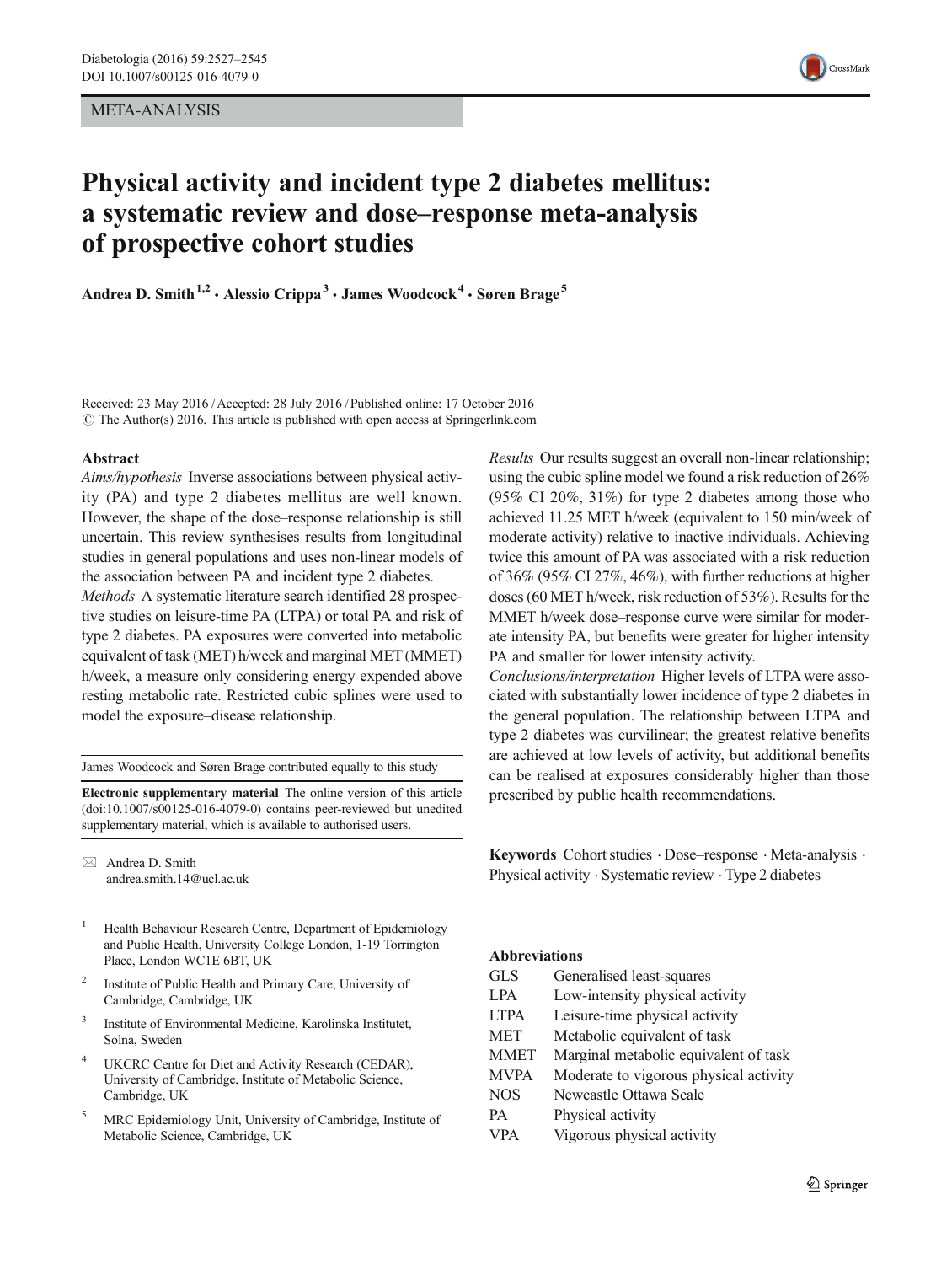# Introduction

High fasting plasma glucose was recently ranked as the fifth leading risk for death [\[1\]](#page-16-0) and 6.8% of global excess mortality was attributed to diabetes [[2](#page-16-0)]. Prevalence of this metabolic disorder is predicted to reach nearly 600 million cases by 2035 [\[3\]](#page-16-0), posing both a substantial morbidity and mortality burden and a large financial cost on individuals and healthcare systems [[4,](#page-16-0) [5\]](#page-16-0).

Evidence on the effects of physical activity (PA) on risk of diabetes arises from interventional [[6](#page-16-0)–[9](#page-16-0)] and observational studies [\[10](#page-16-0)–[14\]](#page-16-0). Prevention trials conducted in patients with impaired glucose tolerance provide some understanding of the extent to which PA may confer a preventive effect on progression to type 2 diabetes in high-risk populations [\[6](#page-16-0)–[9](#page-16-0), [15](#page-16-0)]. However, the majority of these studies include both diet and PA interventions, and isolation of the impact of PA itself is rarely possible. It is also difficult to evaluate the benefit of the whole PA exposure continuum from trials, as most intervention studies focus on shifting participants' behaviours towards the recommended levels of exercise rather than assessing the benefits of changes at the lowest ends of the normal PA spectrum, or the additional benefits gained at the highest level. Therefore, although associated with a higher risk of confounding, evidence from cohort studies in the general population can provide complementary evidence of the dose–response relationship between PA and diabetes, independent of diet.

Public health guidelines [\[16,](#page-16-0) [17](#page-16-0)] recommend a minimum of 150 min of moderate to vigorous PA (MVPA) or 75 min vigorous PA (VPA) a week to maintain general health. Selfreport data suggest that around a third of adults globally are not meeting these targets [[18](#page-16-0)]. A fundamental consideration in the formulation of PA guidelines, however, is the nature of the dose–response relationship between PA and noncommunicable disease incidence.

Dose–response curves for PA and health outcomes, ranging from cardiovascular disease to all-cause mortality, suggest a non-linear dose–response shape [\[19](#page-16-0)–[24](#page-16-0)], often with large gains when low activity is compared with completely sedentary but much smaller additional benefits beyond that. A recent review suggested a non-linear relationship between PA and diabetes. However, it found differently shaped dose–response curves based on the different ways in which PA was reported in the original studies [\[25](#page-16-0)]. Each of the dose–response analyses only included a small portion of the total studies available in this area of research, owing to a lack of data harmonisation and leaving considerable uncertainty about the relative risk for any given exposure since not all of the evidence could be considered.

Providing quantitative estimates regarding the dose– response relationship is essential for approximating how changes in levels of PA in the general population would impact disease incidence, and would support more nuanced guidance to the public and evidence-based dialogue in clinical settings.

Calculating the dose of PA is associated with considerable uncertainty and can be achieved using a variety of methods. In deciding how to equate activities of varying intensity, one issue is whether to include the resting metabolic rate. In this review we investigate the dose–response relationship between PA and type 2 diabetes via a systematic review and dose– response meta-analysis. We report results quantifying PA dose, both via inclusion and exclusion of the resting metabolic rate in the summation of PA volume.

### Methods

Search strategy PubMed and EMBASE were searched for prospective cohort studies on the association between PA and type 2 diabetes using a combination of medical subject heading (MeSH) and indexed terms (details in electronic supplementary material [ESM] Fig. 1). Search filters for observational studies were applied to refine the search output. The reference list of past systematic reviews were manually searched for further studies [\[26](#page-16-0)–[32\]](#page-17-0). No restrictions on date of publication were set and new results were included up until December 2015.

Eligibility criteria Prospective studies were included if they: (1) followed a cohort of adults; (2) excluded individuals with type 2 diabetes at baseline; (3) ascertained levels of leisuretime PA (LTPA) or total PA at baseline; and (4) reported RRs, ORs or HRs for incidence of type 2 diabetes. Exclusion criteria were: (1) studies which reported insufficient detail of PA assessment to estimate PA dose in metabolic equivalent of task (MET) h/week; (2) studies using measures of fitness as the exposure; (3) studies reporting PA as a dichotomous variable; and (4) duplicate data.

Two researchers (ADS and BR-S) screened titles and abstracts for eligibility according to the pre-specified criteria. When eligibility was ambiguous, the full text was retrieved. To ensure no duplicate data were included, cohort name, recruitment periods or protocols were compared, and only the most complete publication was included. A third researcher (O. Olayinka, London School of Hygiene and Tropical Medicine, London, UK) assessed the identified articles and any disagreements were discussed until consensus was reached. A breakdown of the literature search is shown in ESM Fig. 2.

Data extraction and exposure harmonisation Data were extracted (by ADS) from eligible studies on first author, publication date, geographical location, cohort size, sex and age characteristics, cumulative incidence or incidence rate of type 2 diabetes, case count per category of PA exposure, total persons or person-years per PA category, method and unit of PA assessment, reported levels of PA exposure, ORs/RRs/HRs for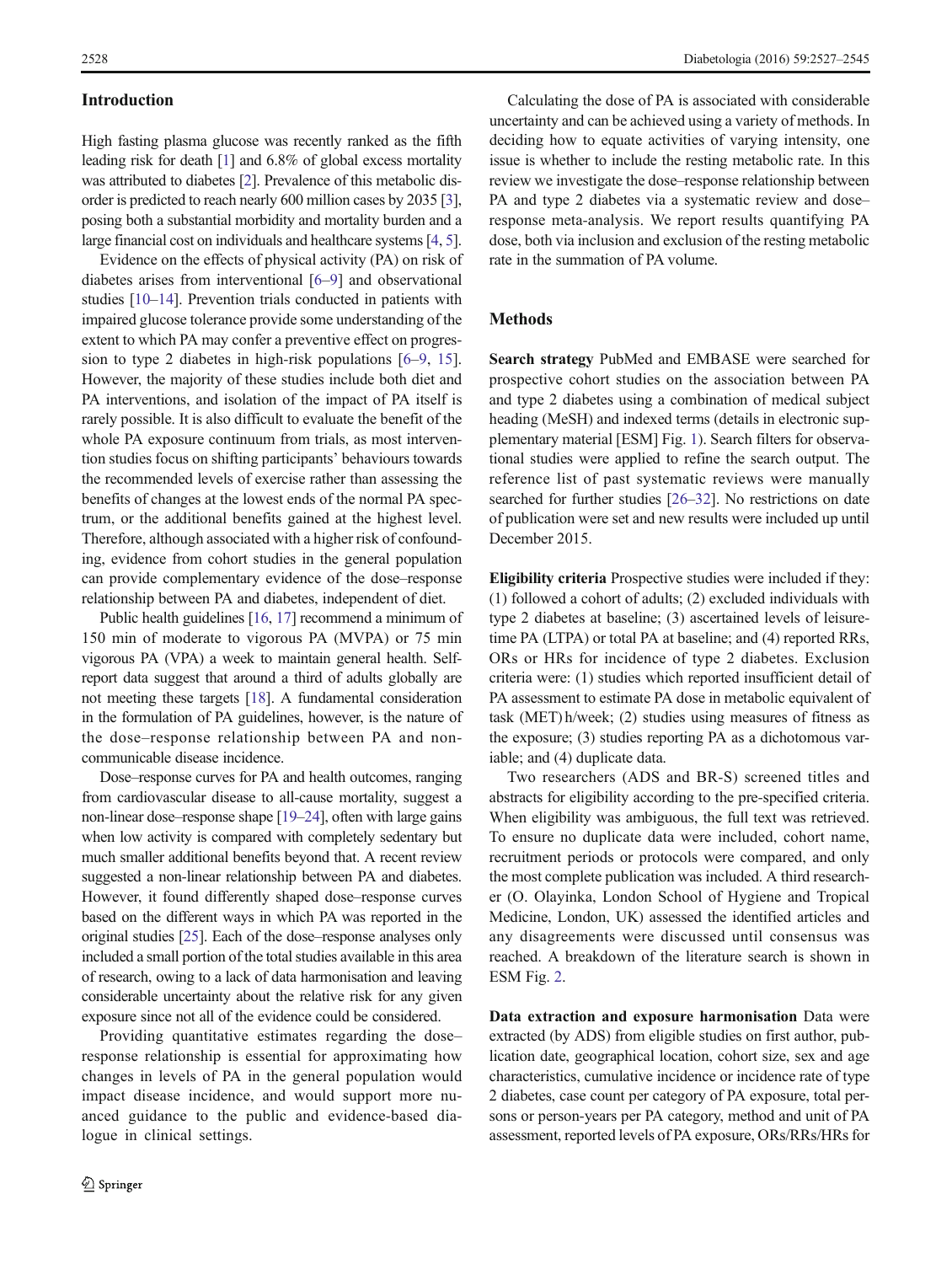type 2 diabetes with 95% CIs for each PA category, and covariates for which the analyses were adjusted. Overall study quality score was derived using the Newcastle Ottawa Scale (NOS); inter-rater reliability (between ADS and O. Olayinka) was 86% (full NOS results are shown in ESM Table 1).

In prospective studies where HRs or ORs for type 2 diabetes were reported, we assumed these approximated the RR [\[33\]](#page-17-0). We pooled the most adjusted risk estimates both including and excluding adjustment for BMI. Initially we harmonised group-level exposure estimates to the common unit of MET h/week, thereby allowing integration of activities differing in intensity and duration amassed over the course of a week. For the assignment of specific intensities to categories of PA exposure, average intensity of MVPA and VPA was defined as 4.5 and 8 METs (or 3.5 and 7 marginal METs [MMETs]), respectively [[34\]](#page-17-0). Studies reporting data independently for men and women [\[35](#page-17-0)–[39\]](#page-17-0) or for multiple cohorts within a study [\[35](#page-17-0)] were treated as separate observations. Studies reporting risk estimates relative to the highest category of PA were re-calculated to set the lowest PA [[36,](#page-17-0) [40](#page-17-0)–[42\]](#page-17-0) category as the referent [[43](#page-17-0)].

When not directly reported, classic PA volume (MET h/week) was calculated by multiplication of the median or mid-point duration of the reported category with its assigned gross MET value. Open-ended categories for average LTPA duration were converted to point estimates by assuming that the median of the open-ended category was equidistant from the lower category boundary as half the interval width in the neighbouring category [[44](#page-17-0)]. For one study that reported PA as PA level (PAL, a measure of energy expenditure expressed as a multiple of 24 h resting metabolic rate), an approximation of LTPA MET h/week was performed using descriptions of typical PA levels for each category [\[45](#page-17-0)]. If PA was reported only as frequency of sessions per week, a single session was assumed to consist of 45 min in the main analysis with an assumption of 30 min tested in sensitivity analysis. Likewise, if only average duration for PA (e.g. walking, cycling) was reported, we assumed this was undertaken at an intensity of 4.5 METs. Marginalised PA volume (MMET h/week) was calculated by discounting the resting metabolic rate of 1 MET in the quantification of PA intensity. An overview of dose assignment calculations is shown in ESM Table 2. For summary data, we subtracted 1 MET h from each 1 h increment over which total reported activity was performed. When the required data were not reported in the original articles we emailed authors from the identified cohorts to acquire further details, e.g. on duration of PA and number of type 2 diabetes cases for each PA exposure category. Following correspondence, updated follow-up data [\[11](#page-16-0), [13](#page-16-0)] and further details on PA behaviour [\[11](#page-16-0), [38,](#page-17-0) [46](#page-17-0), [47](#page-17-0)] were obtained.

Statistical analysis Generalised least-squares (GLS) regression was performed to estimate study-specific dose–response curves. GLS regression estimates the linear dose–response coefficients taking into account the covariance for each exposure category within each study, as they are estimated relative to a common referent PA exposure category [\[48,](#page-17-0) [49\]](#page-17-0). Studyspecific dose–response coefficients were pooled using the DerSimonian–Laird estimator in a random-effects model [\[50](#page-17-0)]. First, a linear association was assumed; study-specific RR estimates were calculated per 10 MET h/week increment and subsequently pooled. Two cohorts [\[51,](#page-17-0) [52](#page-17-0)] did not provide sufficient data to be included in this model. However, variance-weighted least-squares regression analysis was used to estimate linear associations for both of these studies, allowing us to quantify the influence of excluding these on the overall effect estimates.

Sensitivity analyses were conducted by consecutive removal of individual studies from the summary risk estimate and via restriction to high-quality studies. The impact of duration and intensity assumptions (when necessary) was assessed by applying lower values. Subgroup analysis by sex, study location, cohort size and follow-up time was undertaken. Mediation by BMI was explored according to the degree of adjustment (BMI adjusted vs non-BMI adjusted) and participant obesity (BMI<30 vs>30 kg/m<sup>2</sup>). To further reduce heterogeneity, we separately pooled risk estimates that either focused on LTPA or the more inclusive measures of total PA. Significance of subgroup and sensitivity analysis was judged by the *p* value for heterogeneity [\[53](#page-17-0)].

In addition, we examined possible non-linear associations by modelling PA using restricted cubic spline with three knots located at the 25th, 50th and 75th percentiles of the distribution. Only studies reporting risk estimates for at least three PA exposure levels for incident type 2 diabetes [\[54](#page-17-0)] were included in this analysis. Departure from linearity of the final cubic spline model was assessed using the Wald test for non-linearity [[55\]](#page-17-0).

Publication bias was investigated by funnel plot and Egger's test for asymmetry. All reported  $p$  values were two sided. All analyses were performed using Stata 13.1 (Stata Corp, College Station, TX, USA). Interactive dose–response curves were visualised using R (R Foundation for Statistical Computing, Vienna, Austria) [[56\]](#page-17-0).

# Results

Literature search In total, 28 eligible cohort studies were identified which returned a total of 32 independent observations on PA and incidence of type 2 diabetes. The majority of studies (24 cohorts) yielded information on the association between LTPA and type 2 diabetes (28 observations), while four cohorts [\[39,](#page-17-0) [57](#page-17-0)–[59\]](#page-17-0) reported findings on total PA. Overall, this review includes 1,261,991 individuals and 84,134 incident cases of type 2 diabetes.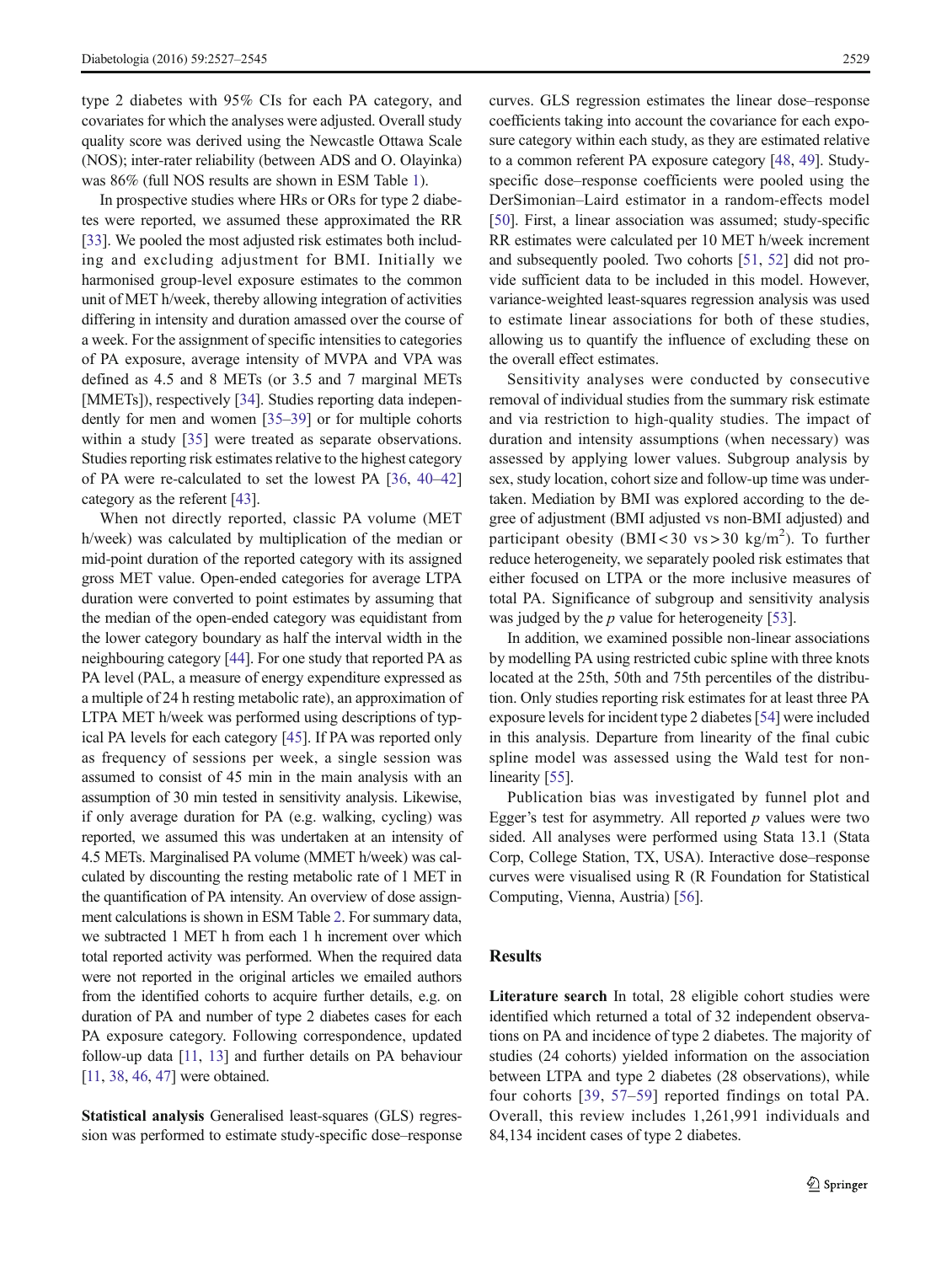Study characteristics Cohort size ranged from 916 to 675,496 people, with cumulative type 2 diabetes incidence ranging from 1.6% [[42](#page-17-0)] to 27.5% [\[46](#page-17-0)]. Follow-up time varied from 3 [\[42\]](#page-17-0) to 23.1 [\[60\]](#page-17-0) years. Twelve studies were conducted in the USA [\[12,](#page-16-0) [14](#page-16-0), [35](#page-17-0), [38,](#page-17-0) [46](#page-17-0), [58](#page-17-0), [60](#page-17-0)–[65](#page-17-0)], six in Asia [[47](#page-17-0), [57,](#page-17-0) [59,](#page-17-0) [66](#page-17-0)–[68](#page-17-0)], two in Australia [\[40,](#page-17-0) [42\]](#page-17-0) and eight across Europe [\[13,](#page-16-0) [36](#page-17-0), [37,](#page-17-0) [39](#page-17-0), [41,](#page-17-0) [69](#page-17-0)–[71\]](#page-18-0). All cohorts relied on self-reported PA collected using questionnaires or by interview, apart from one study in Hawaiians [\[58](#page-17-0)]. A descriptive summary of the cohort characteristics can be found in Table [1](#page-4-0).

Age was the only variable for which all cohorts had adjusted their findings, with adjustment for other confounders varying considerably. Four cohorts [[14](#page-16-0), [36,](#page-17-0) [58,](#page-17-0) [64](#page-17-0)] did not adjust for BMI, a key variable believed to mediate the effect of PA on type 2 diabetes. Overall, inverse associations between PA and incident type 2 diabetes were observed for all identified cohorts.

Linear association between PA and incidence of type 2 diabetes Study-specific linear RRs (95% CI) for 10 MET h/ week increments of PA sorted by PA domain and publication year, are shown in Fig. [1.](#page-12-0)

The mean pooled risk reduction for type 2 diabetes was 13% (95% CI 11%, 16%) per 10 MET h/week increment of PA, albeit observed in the presence of high heterogeneity  $(I^2)$ 93.5%,  $p_{\text{Het}}$  < 0.001). Consecutive removal of single studies indicated no significant impact of any one study on the overall heterogeneity in the model ( $l^2$  88.3–92.3%,  $p_{\text{Het}}$  < 0.001). Likewise, restriction to studies rated as high quality did not substantially influence model heterogeneity  $(I^2 82\%$ ,  $p_{\text{Het}}$  < 0.001,  $n = 17$ ).

Risk reductions for type 2 diabetes were considerably more pronounced for LTPA compared with the benefits estimated for total PA. Each 10 MET h/week increment of LTPA reduced type 2 diabetes risk by 17% (95% CI 13%, 21%) compared with 5% (95% CI 2%, 7%) for each 10 MET h/week increment of total PA. Benefits from VPA integrated over time to MET h/week were much larger, with a decrease in risk of type 2 diabetes of 56% (95% CI 16%, 77%) per 10 MET h/week increment.

The effects appeared to be more pronounced in women with a pooled RR of 0.83 (95% CI 0.77, 0.90,  $I^2$  89.5%,  $p_{\text{Het}}$  < 0.001,  $n=10$  observations) compared with a pooled RR for men of 0.89 (95% CI 0.86, 0.93,  $I^2$  95.3%,  $p_{\text{Het}}$  < 0.001, n = 13 observations) per 10 MET h/week. Studies conducted in Asia on average observed less benefit, with a mean RR of 0.97 (95% CI 0.95, 0.98,  $I^2$  65.2%,  $p_{\text{Het}}$ <0.001,  $n=6$  observations) per 10 MET h/week when compared to the USA (0.85 [95% CI 0.79, 0.91,  $I^2$  96.6%,  $p_{\text{Het}}$  < 0.001, n = 13]) or Europe (0.83 [95% CI 0.77, 0.89,  $l^2$ 80.6%,  $p_{\text{Het}}$  < 0.001,  $n=11$  observations]). The two studies in Australia reported, on average, the highest benefit (0.81 [95% CI 0.65, 1.01,  $I^2$  $I^2$  77.1%,  $p_{\text{Het}}$  < 0.001]; see Table 2).

Adjustment for BMI appeared to attenuate the pooled protective effect size by around one-third, from 0.81 (95% CI

0.77, 0.84,  $I^2$  96.8%,  $p_{\text{Het}}$  < 0.001,  $n=21$  observations) to 0.87 (95% CI 0.84, 0.90,  $I^2$  92.6%,  $p_{\text{Het}}$  < 0.001,  $n=27$  observations). Stratification by participant BMI suggested the protective effect of activity was more pronounced in those with BMI < 30 kg/m<sup>2</sup>, with an observed mean RR of 0.75 (95% CI, 0.65, 0.95,  $I^2$  63.1%,  $p_{\text{Het}} = 0.01$ ,  $n = 4$  observations) vs 0.88 (95% CI 0.80, 0.96,  $I^2$  0.00,  $p_{\text{Het}}$  < 0.001,  $n=3$  observations) for obese individuals. Inspection of funnel plots and Egger's test for asymmetry  $(p < 0.001)$  did not indicate the presence of publication bias or small studies effect (ESM Fig. 3).

Non-linear dose–response analysis In total, data from 23 cohorts were included in the restricted cubic spline analysis and the ensuing pooling in a two-stage multivariate dose–response model. A significant non-linear dose–response is shown in Fig. [2a](#page-14-0)  $(p_{\text{Non-linearity}} < 0.001)$ , with greater risk reduction at moderate exposures compared with higher ones.

Results from the cubic spline model suggest that individuals who accumulate 11.25 MET h/week (equivalent to meeting the recommended guidelines of 150 min/week of activity at 4.5 MET) have a reduced risk of developing type 2 diabetes equal to 26% (95% CI 20%, 31%) relative to completely inactive individuals.

We found no indication of a substantial threshold effect or plateau for the obtained benefit across increasing levels of PA. Being active at a level corresponding to double that of the recommended minimal PA (22.5 MET h/week) was associated with a reduced risk of type 2 diabetes of 36% (95% CI 27%, 46%) with further reductions at higher doses (60 MET h/week, risk reduction of 53%), in the cubic spline model.

For 8.75 MMET h/week (equivalent to 11.25 MET h/week at a mean gross intensity of 4.5 MET) the pooled RR for type 2 diabetes was 0.74 (95% CI 0.69, 0.80), with risk being 0.64 (95% CI 0.56, 0.73) for those doing twice as much. Point risk estimates of the pooled dose–response relation for LTPA (in MET h/week) and type 2 diabetes are tabulated in Fig. [2](#page-14-0) (also available online as an interactive version at [http://epiweb.mrc](http://epiweb.mrc-epid.cam.ac.uk/meta-analyses/pa/diabetes/)[epid.cam.ac.uk/meta-analyses/pa/diabetes/](http://epiweb.mrc-epid.cam.ac.uk/meta-analyses/pa/diabetes/)).

Sensitivity analyses were run to assess the effect of assumptions regarding duration or intensity of the PA exposure used in the LTPA dose assignment procedure for those studies where this information was not directly available; see Fig. [2](#page-14-0) bd and ESM Fig. 4. The shape of the dose–response curve was similar under these different assumptions. Benefits were larger for a given exposure if duration and intensity were assumed to be smaller in the original studies where these assumptions were needed. Furthermore, we repeated the final cubic spline model including variance-weighted linear dose–response gradients of the two identified studies that could not be used in the main model because of incomplete data. The impact of excluding these studies was minimal on the overall final result, with a risk reduction of 24% (95% CI 19%, 29%) at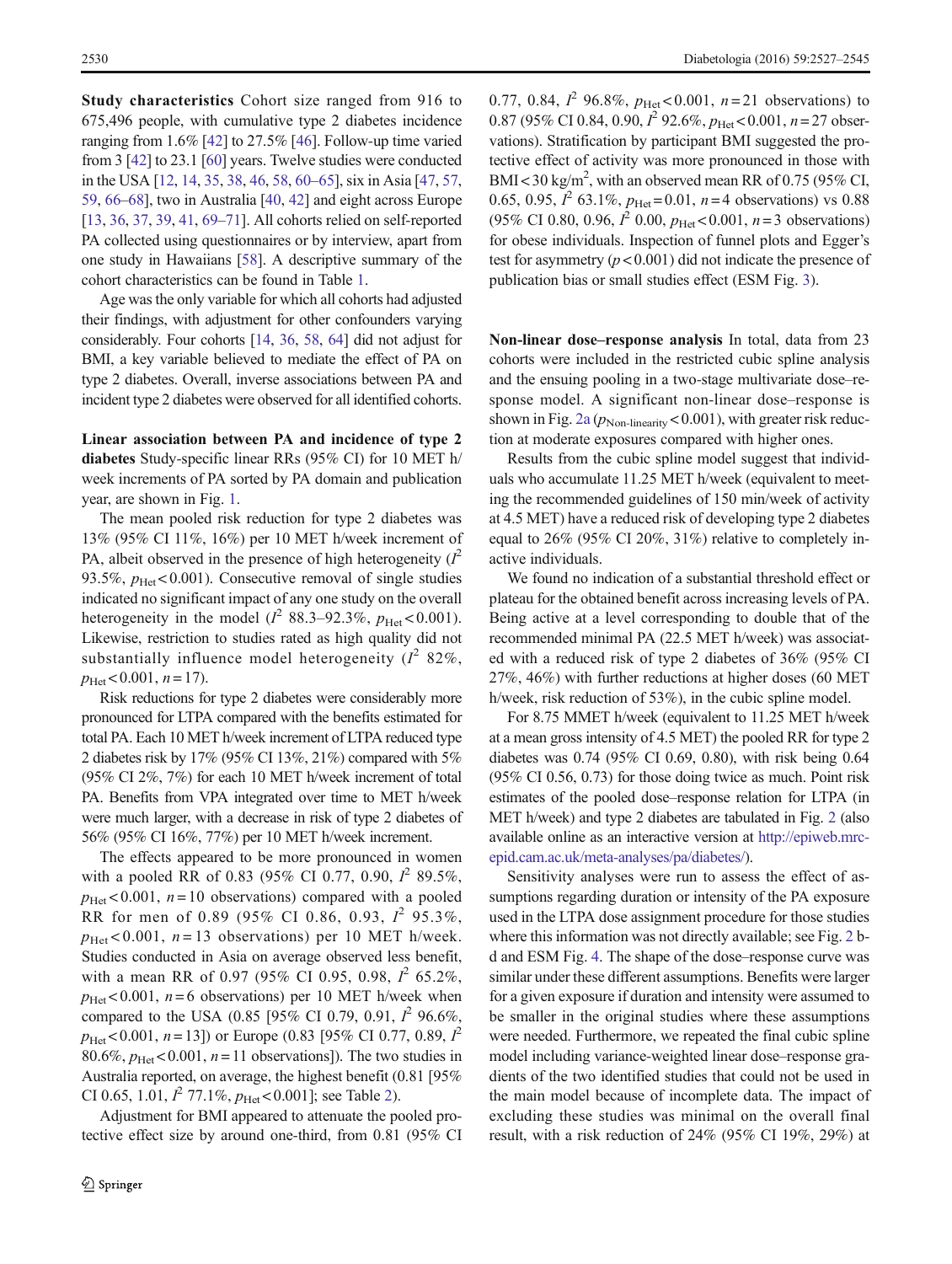<span id="page-4-0"></span>

| Table 1                       |                                                                                 |                |              |                               |                      |                                             |                                                                                                                                                                    |                                                                                                                                                                                                                                                                                                                                        | Summary of the characteristics of 28 prospective cohort studies that investigate the association between levels of PA and incident type 2 diabetes, identified in the systematic literature search                                                                |                                                                                                                                 |
|-------------------------------|---------------------------------------------------------------------------------|----------------|--------------|-------------------------------|----------------------|---------------------------------------------|--------------------------------------------------------------------------------------------------------------------------------------------------------------------|----------------------------------------------------------------------------------------------------------------------------------------------------------------------------------------------------------------------------------------------------------------------------------------------------------------------------------------|-------------------------------------------------------------------------------------------------------------------------------------------------------------------------------------------------------------------------------------------------------------------|---------------------------------------------------------------------------------------------------------------------------------|
| Study                         | study name<br>Country;                                                          | Cohort<br>size | Sex          | baseline<br>(years)<br>Age at | Follow-up<br>(years) | % Cumulative<br>(cases/cohort)<br>incidence | PA unit                                                                                                                                                            | MET h/week <sup>a</sup> )<br>PA assessment<br>(PA dose in                                                                                                                                                                                                                                                                              | OR/RR/HR<br>(95% CI)<br>Reported                                                                                                                                                                                                                                  | Adjustments                                                                                                                     |
| Helmrich et al, $1991\ [14]$  | USA;<br>University of<br>Pennsylvania<br>Alumni                                 | 5990           | Σ            | $39 - 68$                     | 4                    | 3.4 (202/5990)                              | Weekly EE for LTPA                                                                                                                                                 | Weekly total EE for LTPA<br>in 500 kcal (2092 kJ)<br>$\cdot$ 2500-2999 (36.1)<br>$\cdot$ 1000-1499 (16.4)<br>$\cdot$ 1500-1999 (23.0)<br>$\cdot$ 2000-2499 (29.5)<br>$\cdot$ 3000-3499 (42.7)<br>$\frac{0.500(3.3)}{0.500-999(9.5)}$<br>increments:                                                                                    | RR for T2D relative to most<br>$\begin{array}{l} 0.94\\0.94\\0.79\\0.78\\0.68\\0.90\\0.86\\0.32\\0.52 \end{array}$<br>inactive group:<br>0.00                                                                                                                     | $\mathsf{Age}$                                                                                                                  |
| Burchfiel et al,<br>1995 [58] | USA; Honolulu<br>Heart Program <sup>b</sup>                                     | 6815           | $\geq$       | $45 - 68$                     | ⊾                    | 5.7 (391/6815)                              | mean oxygen consumption<br>H/week in each of five<br>activity levels (multiplied<br>activities of the category)<br>required to perform the<br>by a weight based on | respective weight factor and<br>categorised into quintiles:<br>• 24.1–29.0 (129.9)<br>• 30.8–33.2 (168.0)<br>• 30.8–35.2 (187.3)<br>summing the hours spent in<br>each activity intensity level<br>24 h PA dose calculated by<br>• $\geq 3000$ (49.2)<br>Composite score based on<br>and multiplying by a<br>$\cdot$ 36.3–65.5 (300.3) | OR for T2D relative to most<br>$\begin{array}{c} 1.00 \\ 0.86 \ (0.64, \ 1.16) \\ 0.81 \ (0.60, \ 1.09) \\ 0.72 \ (0.53, \ 1.03) \\ 0.47 \ (0.33, \ 0.67) \end{array}$<br>inactive group:                                                                         | Age                                                                                                                             |
| Lynch et al, $1996$<br>[13]   | Finland; Kuopio<br>Ischaemic Heart<br>Disease Risk<br>Factor Study <sup>b</sup> | 2682           | Σ            | $42 - 60$                     | ${}^{\circ}$         | 23.9 (640/2682)                             | intensity was estimated on<br>a scale of 1 (lowest) $-3$<br>(highest)<br>Frequency/month;                                                                          | 1 year retrospective leisure<br>• PA below an intensity of 5.5 MET but >2 h/week (36.1)<br>time physical activity<br>assessment of 15 common<br>$\cdot$ PA (>5.5 MET intensity)<br>$\bullet$ low PA $(4.1)$<br>PA types:                                                                                                               | intensity of PA<br>The OR for T2D observed for<br>PA below an intensity of 5.5<br>MET but >2 h/week was 0.83<br>PA $(>5.5$ MET intensity)<br>$>40$ min/week had an OR of<br>compared with participants<br>$0.83\ (0.63, 1.10)$ for T2D<br>reporting less duration | Age, fasting baseline<br>consumption, BMI<br>glucose, serum<br>triacylglycerol, BP,<br>parental history of<br>diabetes, alcohol |
| Haapanen et al, $1997$ [36]   | Finland; North-<br>Eastern Finnish<br>Adult cohort (I)                          | 1340           | $\geq$       | $35-63^\circ$                 | $\circ$              | 4.8 (64/1340)                               | LTPA EE/week<br>Frequency of vigorous<br>PA/week                                                                                                                   | report average frequency of<br>vigorous activity ( $\geq$ 6 MET) as:<br>• $\geq$ 1/week<br>$\bullet$ moderate: 1101-1900 (18.5)<br>Participants were asked to<br>Weekly LTPA EE (kcal)<br>>40 min/week (46.7)<br>$\cdot$ high: >1900 (28.3)<br>$\bullet$ low: 0-1100 (6.8)<br>categories for men:                                      | RR for T2D relative to most<br>$1.54\ (0.83, 2.84) \\ 1.63\ (0.92, 2.88)$<br>inactive group:<br>(0.66, 1.03)<br>00.1                                                                                                                                              | Agee                                                                                                                            |
| Haapanen et al,<br>1997 [36]  | Adult cohort (II)<br>Eastern Finnish<br>Finland; North-                         | 1500           | $\mathbf{L}$ | $35 - 63^{\circ}$             | $\circ$              | 3.6 (54/1500)                               | Frequency of vigorous<br>PA/week<br><b>LTPA EE/week</b>                                                                                                            | · moderate: 901-1500 (18.3)<br>report average frequency of<br>vigorous activity $(\geq 6$ MET)<br>• high: >1500 $(25.7)$<br>Participants were asked to<br>Weekly LTPA EE (kcal)<br>categories for women:<br>$\bullet$ low: 0-900 (6.9)<br>· <l week<br=""><math>\cdot</math> <math>\geq</math> <math>1</math>/week<br/>ä</l>           | RR for T2D relative to most<br>$1.00$<br>$2.64$ (1.28, 5.44)<br>$2.23$ (0.95, 5.23)<br>inactive group:                                                                                                                                                            | Age                                                                                                                             |
| James et al, 1998<br>[63]     | USA; Pitt<br>County Study                                                       | 916            | MÆ           | $25 - 55$                     | n                    | 8.5 (78/916)                                | based on frequency of<br>physical activity enough to<br>work up a sweat and<br>result in heavy breathing<br>Physical activity index                                | work/exercise, walking, home<br>Four categories of LTPA<br>level defined as:<br>• 'inactive' = individuals who<br>did not report any strenuous<br>maintenance or gardening<br>in a week. (0)<br>·<1/week                                                                                                                               | OR for T2D relative to most<br>inactive group:<br>$1.00$<br>$0.51$ (0.20, 1.28)<br>$0.35$ (0.12, 0.98)<br>$0.65$ (0.26, 1.63)                                                                                                                                     | Age, sex, education,<br>WHR, BMI                                                                                                |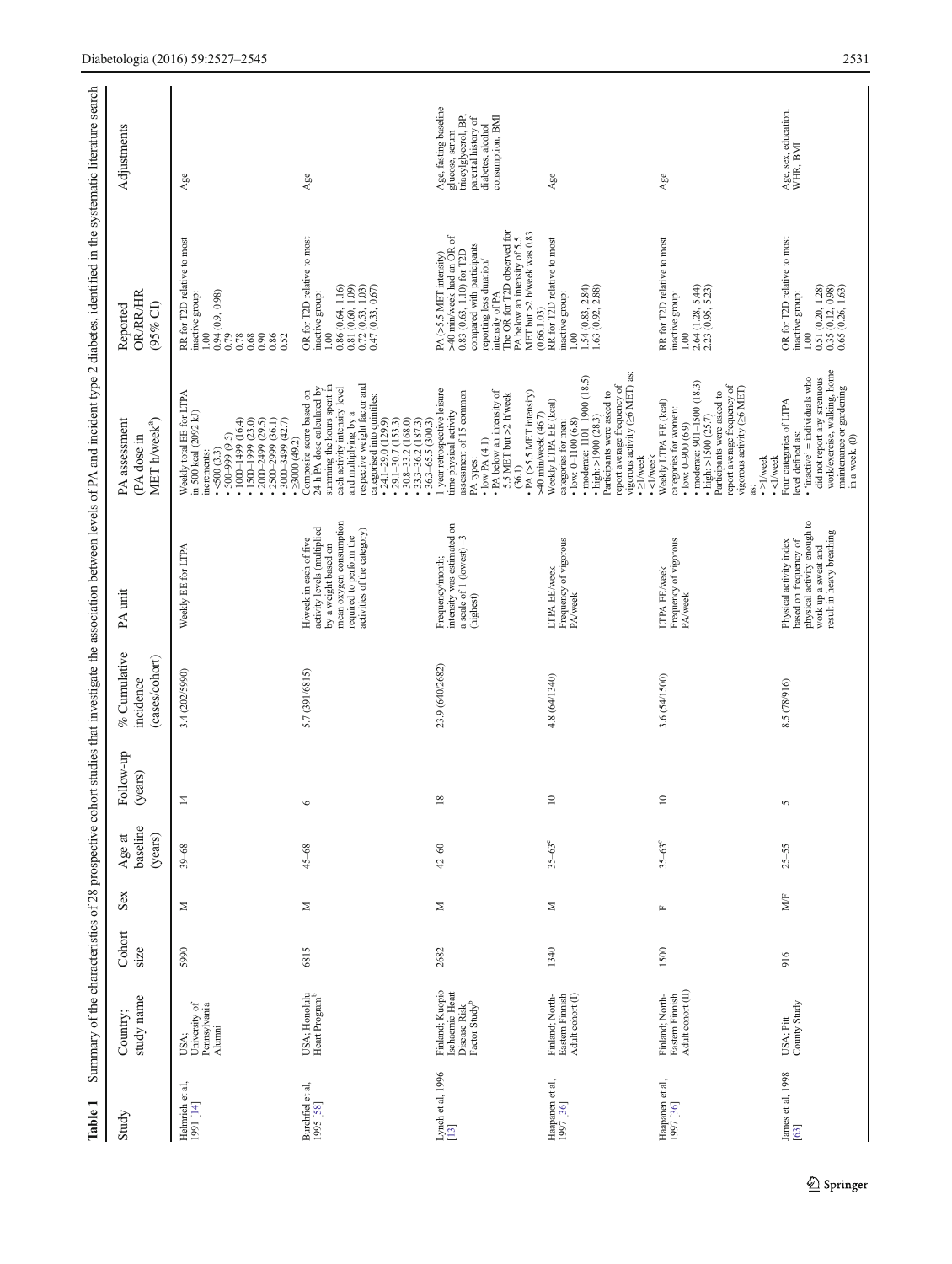| Table 1 (continued)                     |                                        |                |              |                               |                      |                                             |                                                                                                                                                                                                                                                                                |                                                                                                                                                                                                                                                                                                                                                                                                                                                                                                                                                                                                                                                                                                                                                            |                                                                                                                                                                                                                                                                                                                                                                                                                                                  |                                                                                                                                                                                                         |
|-----------------------------------------|----------------------------------------|----------------|--------------|-------------------------------|----------------------|---------------------------------------------|--------------------------------------------------------------------------------------------------------------------------------------------------------------------------------------------------------------------------------------------------------------------------------|------------------------------------------------------------------------------------------------------------------------------------------------------------------------------------------------------------------------------------------------------------------------------------------------------------------------------------------------------------------------------------------------------------------------------------------------------------------------------------------------------------------------------------------------------------------------------------------------------------------------------------------------------------------------------------------------------------------------------------------------------------|--------------------------------------------------------------------------------------------------------------------------------------------------------------------------------------------------------------------------------------------------------------------------------------------------------------------------------------------------------------------------------------------------------------------------------------------------|---------------------------------------------------------------------------------------------------------------------------------------------------------------------------------------------------------|
| Study                                   | study name<br>Country;                 | Cohort<br>size | Sex          | baseline<br>(years)<br>Age at | Follow-up<br>(years) | % Cumulative<br>(cases/cohort)<br>incidence | PA unit                                                                                                                                                                                                                                                                        | PA assessment<br>MET h/week <sup>a</sup> )<br>(PA dose in                                                                                                                                                                                                                                                                                                                                                                                                                                                                                                                                                                                                                                                                                                  | OR/RR/HR<br>(95% CI)<br>Reported                                                                                                                                                                                                                                                                                                                                                                                                                 | Adjustments                                                                                                                                                                                             |
|                                         |                                        |                |              |                               |                      |                                             | work/exercise >20 min at<br>Frequency of strenuous<br>a time                                                                                                                                                                                                                   | exercise/work $>3$ /week and<br>maintenance work $(>15$<br>min) or gardening during an<br>but not >3 times/week at<br>stremious work/exercise<br>'strenuous' = strenuous<br>$20$ min/session $(4.5)$<br>$\bullet$ 'low' = some home<br>moderate' = some<br>average week (1.1)                                                                                                                                                                                                                                                                                                                                                                                                                                                                              |                                                                                                                                                                                                                                                                                                                                                                                                                                                  |                                                                                                                                                                                                         |
| Folsom et al,<br>$2000\left[62\right]$  | USA; Iowa<br>Women's<br>Health Study   | 34,257         | $\mathbf{L}$ | $55 - 69$                     | $\overline{\omega}$  | 5.8 (1997/34,257)                           | Frequency/week                                                                                                                                                                                                                                                                 | regular PA needed to specify<br>which was categorised into<br>frequency of moderate and<br>• rare or never $(0)$<br>• 1/week-few times/month<br>$>20$ min at a time $(7.9)$<br>Initial assessment of any<br>vigorous PA (>6 MET)<br>Participants reporting<br>habitual PA (Y/N)<br>$\cdot$ 2-4/week (10.1)<br>quartiles:<br>(3.4)                                                                                                                                                                                                                                                                                                                                                                                                                          | RR for T2D relative to most<br>BMI-adjusted RR for T2D<br>relative to most inactive<br>$\begin{array}{c} 0.80 \ (0.71, \ 0.90) \\ 0.65 \ (0.58, \ 0.74) \end{array}$<br>0.90(0.79, 1.01)<br>0.86(0.76, 0.98)<br>0.51(0.43, 0.59)<br>inactive group:<br>group:<br>1.00<br>1.00                                                                                                                                                                    | diabetes (+ BMI and WHR<br>replacement, energy intake,<br>wholegrain intake, dietary<br>in further adjusted model)<br>Age, education, smoking,<br>alcohol intake, oestrogen<br>score, family history of |
| Okada et al, 2000<br>$\left[ 66\right]$ | Japan; Osaka<br>Health Survey          | 6013           | Σ            | $35 - 60$                     | $\approx$            | 7.4 (444/6013)                              | Min/week during the<br>week or weekend                                                                                                                                                                                                                                         | $\bullet$ 'moderate': 1 h/week $(5.1)$<br>Three categories of weekly<br>exercise 'enough to work<br>up a sweat' $(15.2)$<br>· 'sedentary': no regular<br>'vigorous': >1 h/week<br>$\rightarrow$ $\lambda$ /week (16.9)<br>exercise $\left( 0\right)$<br>LTPA:                                                                                                                                                                                                                                                                                                                                                                                                                                                                                              | relative to most inactive group:<br>RR for T2D relative to most<br>$0.65\ (0.45, 0.95)$<br>$0.52\ (0.35, 0.79)$<br>BMI-adjusted RR for T2D<br>0.73(0.62, 0.85)<br>inactive group:<br>1.00<br>00.1                                                                                                                                                                                                                                                | consumption, smoking<br>habits, BP levels, parental<br>history of T2D (+BMI in<br>the BMI-adjusted model)<br>Age, daily aloohol                                                                         |
| Wannamethee<br>et al, 2000 [69]         | UK; British<br>Regional Heart<br>Study | 7735           | Σ            | $40 - 59$                     | 16.8                 | 2.5 (196/7735)                              | (combined to an overall PA<br>Weekly frequency of three<br>e.g. gardening or pleasure<br>$(3)$ sporting activity e.g.<br>running, golf, swimming<br>(1) regular walking and<br>(2) recreational activity<br>intensity categories<br>or tennis<br>walking<br>cycling<br>score): | exercise, or frequent exercise +<br>recreational activities)<br>exercise <1/week, or regular<br>walking or frequent sporting<br>regular exercise. Scores were<br>activities + regular walking,<br>or sporting activity 1/week)<br>categorised into five groups:<br>recreational activity) (2.5)<br>depending on dose/type of<br>vigorous' (very frequent<br>A PA score was calculated<br>recreational activities or<br>recreational activities or<br>walking + recreational<br>• 'light' (more frequent<br>'moderately vigorous'<br>(irregular walking or<br>weekend recreational<br>'moderate' (frequent<br>· 'inactive/occasional'<br>(exercise 1/week or<br>frequent cycling +<br>activities) (11.3)<br>activity) (3.4)<br>(16.9)<br>(6.8)<br>$\bullet$ | relative to most inactive group:<br>0.80 $(0.71, 0.99)$<br>0.55 $(0.34, 0.87)$<br>RR for T2D relative to most<br>BMI-adjusted RR for T2D<br>$0.65\ (0.42,\ 1.00) \\ 0.60\ (0.38,\ 0.95)$<br>$\begin{array}{c} 0.66\ (0.42, 1.02) \\ 0.65\ (0.41, 1.03) \\ 0.48\ (0.28, 0.83) \\ 0.46\ (0.27, 0.79) \end{array}$<br>$\begin{array}{c} 0.42 \ (0.24, \, 0.72) \\ 0.36 \ (0.21, \, 0.62) \end{array}$<br>inactive group:<br>1.00<br>$\frac{8}{100}$ | the BMI-adjusted model)<br>social class, pre-<br>existing CHD (+BMI in<br>Age, smoking, alcohol,                                                                                                        |

 $\underline{\textcircled{\tiny 2}}$  Springer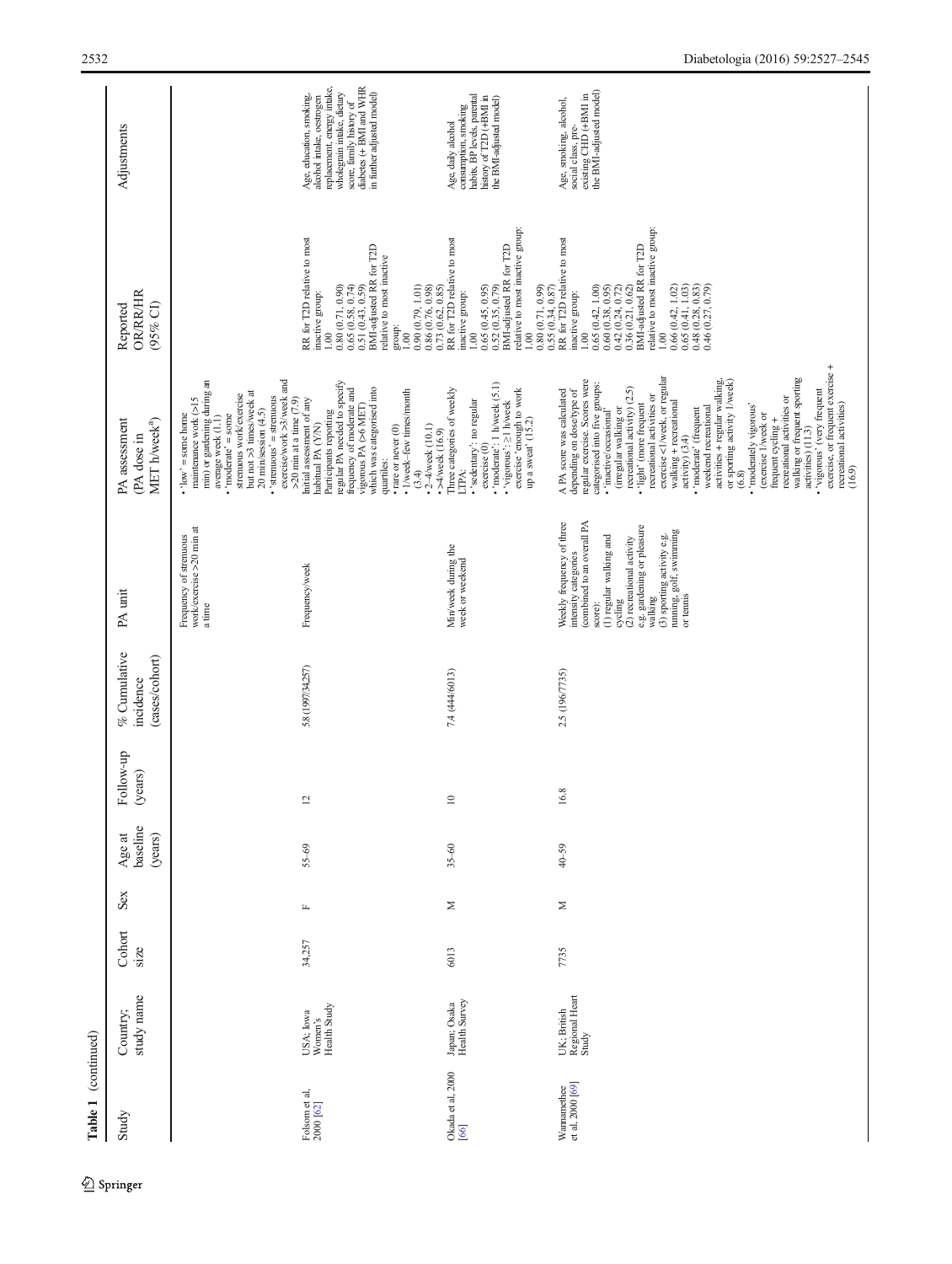| Table 1 (continued)                 |                                                                 |                |              |                               |                      |                                             |                                                       |                                                                                                                                                                                                                                                                                                                                                         |                                                                                                                                                                                                                                                                                                                                                                        |                                                                                                                                                                                                                                                |
|-------------------------------------|-----------------------------------------------------------------|----------------|--------------|-------------------------------|----------------------|---------------------------------------------|-------------------------------------------------------|---------------------------------------------------------------------------------------------------------------------------------------------------------------------------------------------------------------------------------------------------------------------------------------------------------------------------------------------------------|------------------------------------------------------------------------------------------------------------------------------------------------------------------------------------------------------------------------------------------------------------------------------------------------------------------------------------------------------------------------|------------------------------------------------------------------------------------------------------------------------------------------------------------------------------------------------------------------------------------------------|
| Study                               | study name<br>Country                                           | Cohort<br>size | Sex          | baseline<br>(years)<br>Age at | Follow-up<br>(years) | % Cumulative<br>(cases/cohort)<br>incidence | PA unit                                               | PA assessment<br>MET h/week <sup>a</sup> )<br>(PA dose in                                                                                                                                                                                                                                                                                               | <b>OR/RR/HR</b><br>$(95%$ CI)<br>Reported                                                                                                                                                                                                                                                                                                                              | Adjustments                                                                                                                                                                                                                                    |
| Hu et al, 2004<br>$\left[70\right]$ | Finland; Eastern<br>Western Finnish<br>and South-<br>adults     | 4369           | MÆ           | 45-64                         | 4<br>$\circ$         | 2.8 (120/4369)                              | Min/week                                              | • 'moderate' = 1 type of LTPA<br>activity/week $(3.4)$<br>A simplified index for LTPA<br>scores was derived and<br>reported in three categories:<br>occupational, commuting<br>• 'high' = 2 or 3 types of<br>LTPA/week $(8.4)$<br>(<30 min) and inactive<br>$\cdot$ 'low' = light levels of<br>LTPA <sub>(0)</sub>                                      | relative to most inactive group:<br>RR for T2D relative to most<br>inactive group:<br>BMI-adjusted RR for T2D<br>0.85(0.54, 1.34)<br>$\begin{array}{c} 1.00 \\ 0.71 \ (0.46, 1.12) \end{array}$<br>0.32 (0.19, 0.56)<br>0.43(0.25, 0.74)<br>1.00                                                                                                                       | BMI-adjusted model)<br>systolic BP, smoking,<br>Age, study year, sex,<br>education (+ BMI in                                                                                                                                                   |
| Nakanishi et al,<br>2004 [57]       | Japan; Japanese<br>worker cohort<br>male office                 | 2924           | Σ            | $35 - 59$                     | Γ                    | 5.8 (168/2924)                              | Daily EE for total PA                                 | Quartiles of daily EE/kg for 20<br>$\cdot$ 33.1-36.7 (244.3)<br>$\cdot$ 36.8-40.3 (269.9)<br>$\cdot$ >40.4 (295.0)<br>$-33.1(119.1)$<br>activities:                                                                                                                                                                                                     | relative to most inactive group:<br>RR for T2D relative to most<br>BMI-adjusted RR for T2D<br>$\begin{array}{c} 0.65 \ (0.45, \ 0.95) \\ 0.52 \ (0.35, \ 0.79) \\ 0.27 \ (0.16, \ 0.45) \end{array}$<br>$\begin{array}{c} 0.76 \ (0.52, \, 1.11) \\ 0.70 \ (0.46, \, 1.06) \end{array}$<br>inactive group:<br>$\frac{1}{100}$<br>001                                   | smoking, weekly EE on<br>consumption, cigarette<br>Age, family history of<br>baseline (+BMI in the<br>BMI-adjusted model)<br>HDL-cholesterol and<br>diabetes, alcohol<br>triacylglycerol at<br>PA, systolic BP.                                |
| Weinstein et al,<br>$2004$ [12]     | USA; Women's<br>Health Study                                    | 37,878         | $\mathbf{L}$ | 55                            | $\circ$<br>$\circ$   | 3.6 (1361/37,878)                           | LTPA EE/week and<br>min/week walking                  | EE/week (kcal) for LTPA in<br>$•600-1499(10.3)$<br>$\cdot$ 200-599 (4.1)<br>$\cdot$ >1500 (22.7)<br>categories of:<br>(1.199(1.4)                                                                                                                                                                                                                       | relative to most inactive group:<br>HR for T2D relative to most<br>BMI-adjusted HR for T2D<br>0.78 (0.68, 0.90)<br>$\begin{array}{c} 0.69 \ (0.59, \ 0.80) \\ 0.74 \ (0.63, \ 0.88) \end{array}$<br>$\begin{array}{c} 0.91\ (0.79, 1.06) \\ 0.86\ (0.74, 1.01) \\ 0.82\ (0.70, 0.97) \end{array}$<br>0.41 (0.24, 0.70)<br>inactive group:<br>$1.00\,$<br>$\frac{0}{1}$ | Age, family history of<br>diabetes, smoking,<br>alcohol, hormone therapy,<br>treatment group within<br>the Women's Health<br>BMI-adjusted model)<br>Study $(+$ BMI in the<br>factors, randomised<br>hypertension, high<br>cholesterol, dietary |
| Hsia et al, 2005<br>[52]            | USA; Women's<br>Health Initiative <sup>d</sup>                  | 87,907         | $\mathbf{L}$ | 63.8                          | 5.1                  | 2.6 (2271/87,907)                           | MET h/week                                            | Categories of weekly MET<br>h for total physical activity:<br>• 0-2.2 (1.2)<br>$\cdot$ 14.0-23.4 (18.7)<br>$\div 2.3 - 7.4(4.9)$<br>$\div 7.5 - 13.9(10.7)$                                                                                                                                                                                             | RR for T2D relative to most<br>0.91(0.80, 1.03)<br>$\begin{array}{c} 0.80\ (0.70,\ 0.91) \\ 0.86\ (0.75,\ 0.99) \end{array}$<br>inactive group:<br>1.00                                                                                                                                                                                                                | dietary fibre intake, per<br>hypercholesterolaemia,<br>education, smoking,<br>Age, BMI alcohol,<br>cent energy from<br>hypertension,                                                                                                           |
| Meisinger et al,<br>2005 [37]       | <b>MONICA/KORA</b><br>Augsburg Cohort<br>Study (I)<br>Germany;  | 4069           | Σ            | $24 - 75^{\circ}$             | 4<br>r.              | 3.6 (145/4069)                              | Frequency/season<br>(summer/winter)<br>H/week         | • 'high' = regular > 2 h/week<br>in both seasons (11.3)<br>• 'no activity' = no sports<br>in summer or winter (0)<br>at least one season (2.3)<br>1 h/week in at least one<br>Four categories of LTPA<br>irregular, <1 h/week in<br>$\cdot$ 'moderate' = regular<br>$\bullet$ 'low activity' =<br>$\cdot$ >23.4 (28.1)<br>season $(4.5)$<br>defined as: | HR for T2D relative to most<br>$\begin{array}{c} 0.86\ (0.57, \, 1.29) \\ 0.73\ (0.45, \, 1.20) \\ 0.73\ (0.45, \, 1.20) \end{array}$<br>0.78(0.67, 0.91)<br>inactive group:<br>1.00                                                                                                                                                                                   | history of diabetes, regular<br>smoking, alcohol intake,<br>dyslipidaemia, parental<br>Age, survey, actual<br>education, BMI<br>carbohydrate<br>hypertension,                                                                                  |
| Meisinger et al,<br>$2005$ [37]     | <b>MONICA/KORA</b><br>Augsburg Cohort<br>Study (II)<br>Germany; | 4034           | $\mathbf{L}$ | $24 - 75^{\circ}$             | 4<br>7               | 2 (82/4034)                                 | Frequency/season<br>(summer/winter)<br><b>H</b> /week | 'no $\arcsin y' = \text{no}$ sports in<br>$\bullet$ 'low activity' = irregular,<br><1 h/week in at least one<br>Four categories of LTPA<br>summer or winter (0)<br>season $(2.3)$<br>defined as:                                                                                                                                                        | HR for T2D relative to most<br>$\begin{array}{c} 0.85\ (0.51,\, 1.41)\\ 0.59\ (0.31,\, 1.11)\\ 0.21\ (0.05,\, 0.86) \end{array}$<br>inactive group:<br>1.00                                                                                                                                                                                                            | history of diabetes, regular<br>smoking, alcohol intake,<br>dyslipidaemia, parental<br>Age, survey, actual<br>education, BMI<br>hypertension,                                                                                                  |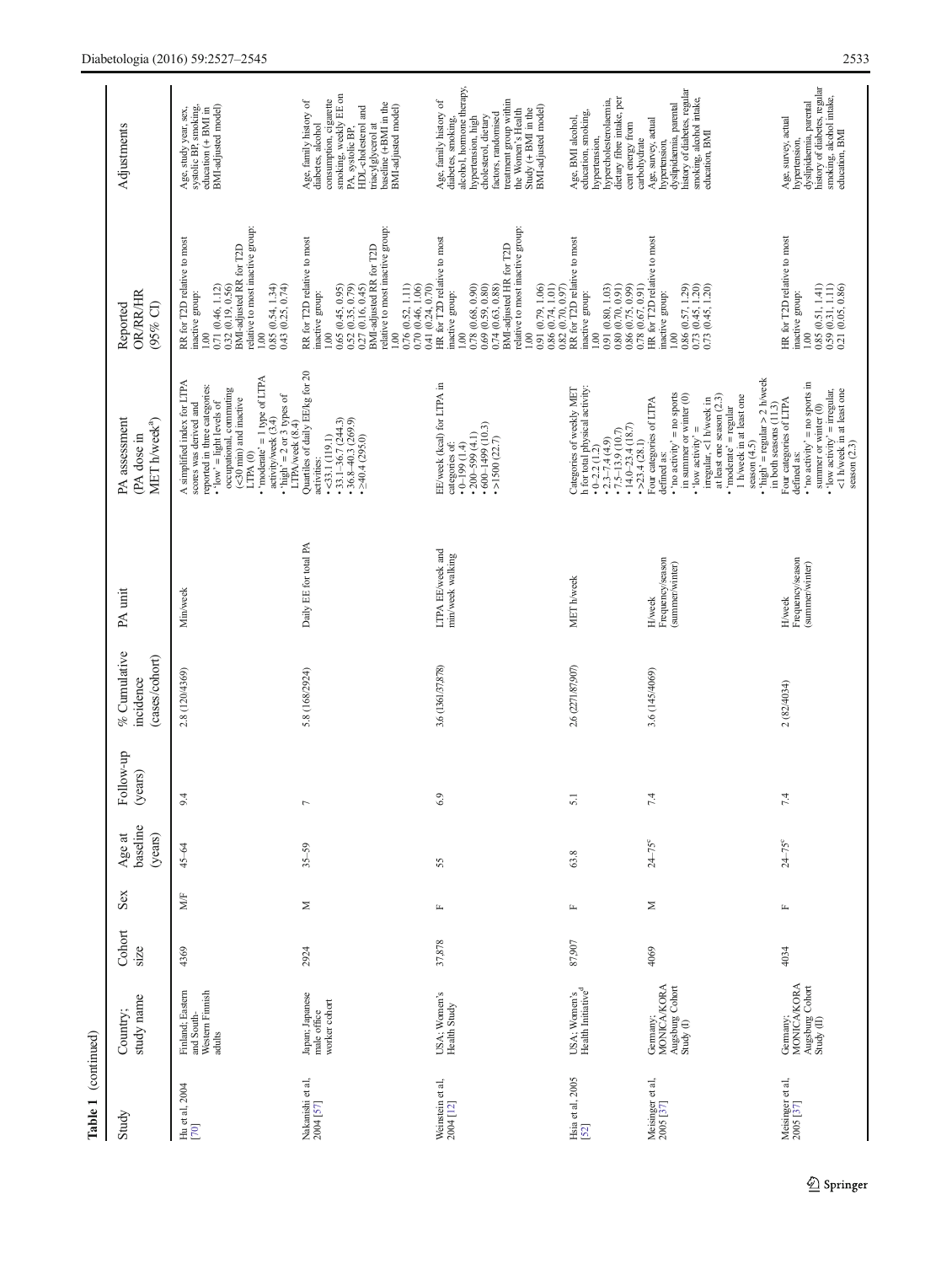| Table 1 (continued)                                                  |                                                                             |                |                        |                               |                      |                                             |                                                                                                                                               |                                                                                                                                                                                                                                                                                                                                                                                                                                                                                           |                                                                                                                                                                                                                                                                                                    |                                                                                                                                                                                                                                                    |
|----------------------------------------------------------------------|-----------------------------------------------------------------------------|----------------|------------------------|-------------------------------|----------------------|---------------------------------------------|-----------------------------------------------------------------------------------------------------------------------------------------------|-------------------------------------------------------------------------------------------------------------------------------------------------------------------------------------------------------------------------------------------------------------------------------------------------------------------------------------------------------------------------------------------------------------------------------------------------------------------------------------------|----------------------------------------------------------------------------------------------------------------------------------------------------------------------------------------------------------------------------------------------------------------------------------------------------|----------------------------------------------------------------------------------------------------------------------------------------------------------------------------------------------------------------------------------------------------|
| Study                                                                | study name<br>Country;                                                      | Cohort<br>size | Sex                    | baseline<br>(years)<br>Age at | Follow-up<br>(years) | % Cumulative<br>(cases/cohort)<br>incidence | PA unit                                                                                                                                       | PA assessment<br>MET h/week <sup>a</sup> )<br>(PA dose in                                                                                                                                                                                                                                                                                                                                                                                                                                 | <b>OR/RR/HR</b><br>$(95\%$ CI)<br>Reported                                                                                                                                                                                                                                                         | Adjustments                                                                                                                                                                                                                                        |
| Villegas et al,<br>$2006\left[47\right]$                             | Women's Health<br>China; Shanghai<br>Study                                  | 70,658         | $\mathbb{L}$           | $40 - 70$                     | 4.6                  | 2.8 (1973/70,658)                           | MET h/day/year                                                                                                                                | $\cdot$ 'high' = regular, >2 h/week<br>EE for retrospective regular<br>LTPA during previous 5<br>years in MET h/day/year,<br>DPA (including walking),<br>OPA (high/medium/low)<br>30+ min/day) and EE in<br>$\cdot$ 'moderate' = regular 1<br>walking or cycling <30<br>h/week in at least one<br>in both seasons (11.3)<br>CPA (bus or vehicle,<br>$-0.8 - 1.99$ (11.3)<br>$\bullet$ >1.99 (27.0)<br>season $(4.5)$<br>LTPA h/day:<br>$\cdot$ <0.8 (3.6)<br>min/day or<br>$\ddot{.}0(0)$ | RR for T2D relative to most<br>0.99(0.85, 1.15)<br>0.89(0.76, 1.03)<br>0.83(0.70, 0.97)<br>inactive group:<br>1.00                                                                                                                                                                                 | education level, income<br>hypertension, chronic<br>diseases<br>Age, daily calories,<br>level, occupation,<br>smoking, alcohol,                                                                                                                    |
| Carlsson et al,<br>$2007$ [41]                                       | Sweden; Nord-<br>Trøndelag Health<br>Survey                                 | 38,800         | MÆ                     | $\approx 0$                   | $\equiv$             | 1.9 (738/38,800)                            | ranging from 'never' to<br>'every day'<br>Exercise frequency                                                                                  | Frequency of weekly LTPA:<br>• $2 - 3 \times$ /week $(8.4)$<br>every day $(23.6)$<br>$\bullet$ <1×/week (1.7)<br>$\cdot$ 1×/week (3.4)<br>$\cdot$ never $(0)$                                                                                                                                                                                                                                                                                                                             | RR for T2D relative to most<br>$\frac{1.00}{0.79(0.64, 0.99)}$<br>0.60(0.48, 0.73)<br>0.61(0.48, 0.77)<br>0.49 (0.37, 0.66)<br>inactive group:                                                                                                                                                     | Sex, smoking, BMI                                                                                                                                                                                                                                  |
| $\begin{array}{c} \text{Magiano et al,} \\ 2008 \, [40] \end{array}$ | Lifestyle Study<br>Australia; The<br>Obesity and<br>Australian<br>Diabetes, | 5842           | $\mathbf{M}\mathbf{F}$ | 50.9                          | $\sim$               | 3.8 (224/5842)                              | spent performing MVPA +<br>Total LTPA time derived<br>double the time spent<br>performing VPA in the<br>previous week<br>from sum of the time | Categories of weekly LTPA<br>$\cdot$ insufficient (1-49 min/<br>$\cdot$ inactive $(0 \text{ min/we}$<br>$\bullet$ sufficient ( $\geq$ 150 min/<br>week) (14.6)<br>week) (5.6)<br>min/week:                                                                                                                                                                                                                                                                                                | Fully-adjusted OR for T2D<br>relative to most inactive group:<br>OR for T2D relative to most<br>0.97(0.58, 1.63)<br>0.64(0.46, 0.89)<br>$0.86\ (0.58,\,1.27)\\ 0.50\ (0.35,\,0.72)$<br>inactive group:<br>00.1<br>00.1                                                                             | hypertriacylglycerolaemia,<br>low HDL-cholesterol<br>circumference, smoking,<br>education, hypertension,<br>diabetes, log FPG,<br>family history of<br>Age, sex, waist<br>and cholesterol                                                          |
| Chien et al, 2009<br>[68]                                            | Shan community<br>cardiovascular<br>Taiwan; Chin-<br>cohort study<br>(CCCC) | 1639           | MÆ                     | >35                           | 9.02                 | 19 (312/1639)                               | Sports, occupational and<br>leisure PA frequency was<br>rated on a 5-point Likert<br>scale                                                    | Frequency of sports exercise<br>was reported in quartiles<br>• sometimes $(6.8)$<br>• often $(16.9)$<br>corresponding to:<br>$\cdot$ rarely $(2.3)$<br>$\cdot$ never $(0)$                                                                                                                                                                                                                                                                                                                | relative to most inactive group:<br>RR for T2D relative to most<br>BMI-adjusted RR for T2D<br>$\begin{array}{c} 0.83\ (0.62, 1.12) \\ 0.70\ (0.52, 0.94) \\ 0.74\ (0.54, 1.03) \end{array}$<br>0.65(0.47, 0.89)<br>0.82(0.60, 1.12)<br>0.68(0.49, 0.95)<br>inactive group:<br>1.00<br>0.001        | cholesterol, triacylglycerols,<br>hypertension status, HDL-<br>current alcohol drinking,<br>history of diabetes, BMI<br>marital status, education<br>Age, sex, the metabolic<br>syndrome, smoking,<br>glucose levels, family<br>level, occupation, |
| Fretts et al, 2009<br>[46]                                           | USA; The Strong<br>Heart Study                                              | 1651           | MÆ                     | $45 - 74$                     | $\approx$            | 27.5 (454/1651)                             | LTPA MET h/week<br>Total PA MET h/week                                                                                                        | $-8-24$ MET h/week (15.3)<br>$\cdot$ >24 MET h/week (64.2)<br>$\bullet$ <8 MET h/week $(3.5)$<br>Total PA MET h/week:<br>$\cdot$ 30-106 MET h/week<br>•>106 MET h/week<br>LTPA MET h/week:<br>·< 30 MET h/week<br>• no activity<br>· no activity                                                                                                                                                                                                                                          | relative to most inactive group:<br>OR for T2D relative to most<br>BMI-adjusted RR for T2D<br>1.04(0.74, 1.47)<br>$\begin{array}{c} 1.09 \ (0.76, 1.56) \\ 0.80 \ (0.56, 1.15) \\ 0.75 \ (0.53, 1.00) \end{array}$<br>0.76(0.55, 1.07)<br>0.68(0.49, 0.95)<br>inactive group:<br>00.1<br>$\approx$ | family history of diabetes,<br>systolic BP, diastolic BP,<br>HDL-cholesterol, LDL-<br>smoking, alcohol use,<br>Age, study site, sex,<br>education, cigarette<br>cholesterol, plasma<br>fibrinogen, BMI                                             |

 $\underline{\textcircled{\tiny 2}}$  Springer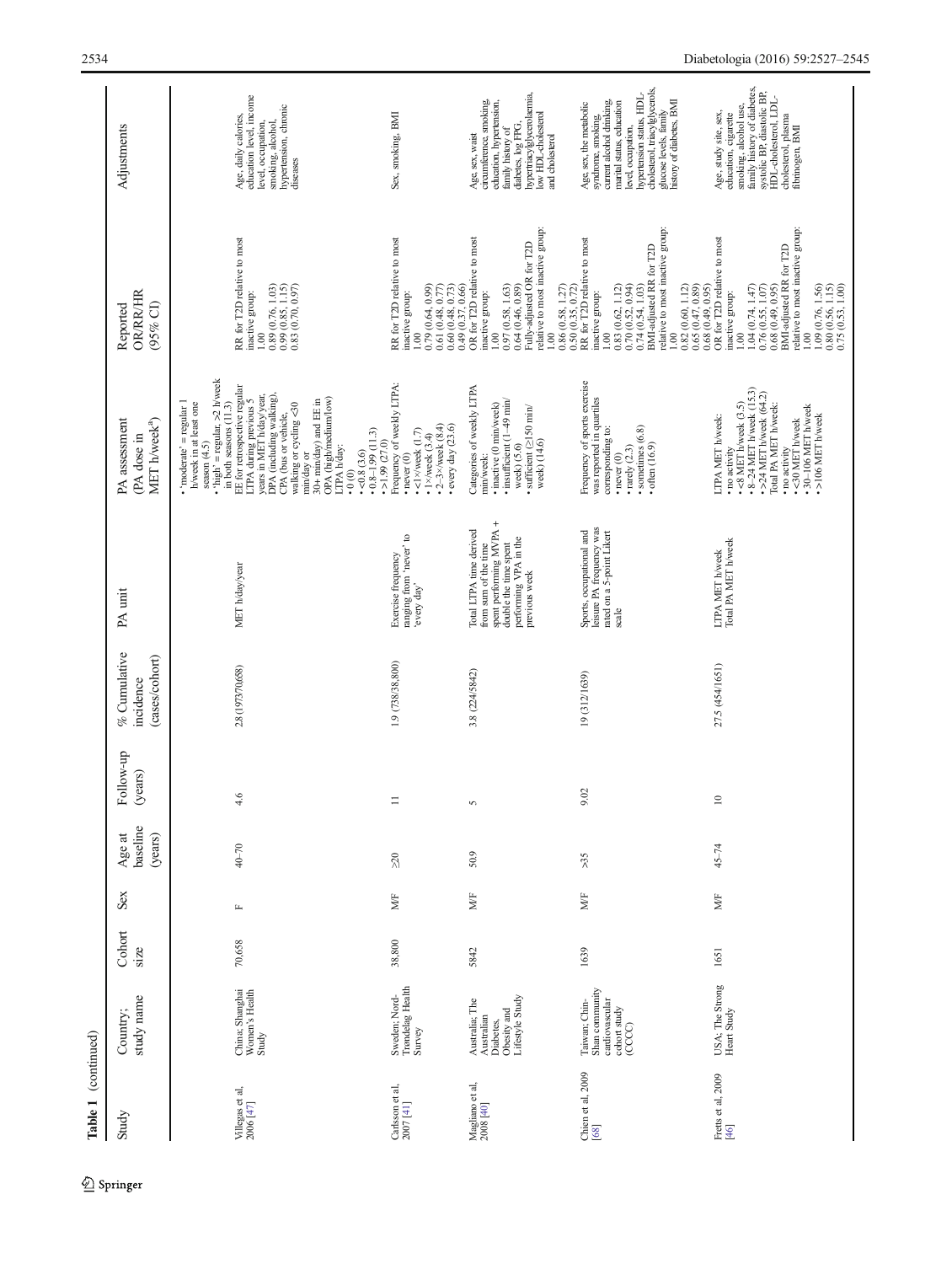| Table 1 (continued)           |                                                                                                                          |                                                                                  |              |                               |                      |                                                                  |                                                                                                         |                                                                                                                                                                                                                                                                                                                                                                                                                                                                                                                                                                         |                                                                                                                                                                                                                                                                                                                                                                                     |                                                                                                                                                                                              |
|-------------------------------|--------------------------------------------------------------------------------------------------------------------------|----------------------------------------------------------------------------------|--------------|-------------------------------|----------------------|------------------------------------------------------------------|---------------------------------------------------------------------------------------------------------|-------------------------------------------------------------------------------------------------------------------------------------------------------------------------------------------------------------------------------------------------------------------------------------------------------------------------------------------------------------------------------------------------------------------------------------------------------------------------------------------------------------------------------------------------------------------------|-------------------------------------------------------------------------------------------------------------------------------------------------------------------------------------------------------------------------------------------------------------------------------------------------------------------------------------------------------------------------------------|----------------------------------------------------------------------------------------------------------------------------------------------------------------------------------------------|
| Study                         | study name<br>Country;                                                                                                   | Cohort<br>size                                                                   | Sex          | baseline<br>(years)<br>Age at | Follow-up<br>(years) | % Cumulative<br>(cases/cohort)<br>incidence                      | PA unit                                                                                                 | PA assessment<br>MET h/week <sup>a</sup> )<br>(PA dose in                                                                                                                                                                                                                                                                                                                                                                                                                                                                                                               | OR/RR/HR<br>(95% CI)<br>Reported                                                                                                                                                                                                                                                                                                                                                    | Adjustments                                                                                                                                                                                  |
| Krishnan et al,<br>2009 [64]  | USA; Black<br>Women's Health<br>Study                                                                                    | 45,668                                                                           | $\mathbf{L}$ | $21 - 69$                     | $\approx$            | 6.4 (2928/45,668)                                                | walking to and from work<br>(e.g. running, swimming)<br>walking for exercise and<br>H/week spent on VPA | MVPA was reported in<br>$-3 - 4$ h/week (15.8)<br>$-5 - 6$ h/week $(20.3)$<br>$\cdot$ 1-2 h/weck (6.8)<br>$\bullet$ <1 h/week (2.3)<br>$\bullet$ 0 h/week (0)<br>categories of:                                                                                                                                                                                                                                                                                                                                                                                         | RR for T2D relative to most<br>$\begin{array}{c} 0.53\ (0.45,\ 0.63)\\ 0.49\ (0.38,\ 0.64)\\ 0.43\ (0.31,\ 0.59) \end{array}$<br>$\begin{array}{c} 0.90\ (0.82,\ 0.99) \\ 0.77\ (0.69,\ 0.85) \end{array}$<br>inactive group:<br>00.1                                                                                                                                               | use, energy intake, coffee<br>history of diabetes, years<br>Age, time period, family<br>consumption, television<br>income, marital status,<br>cigarette use, alcohol<br>of education, family |
| Siegel et al, 2009<br>[60]    | USA; Physicians<br>Health Study                                                                                          | 20,757                                                                           | Σ            | 40-84                         | 23.1                 | 8.8 (1836/20,757)                                                | Weekly frequency of<br>dn xuow on qonoua,<br>vigorous exercise<br>a sweat'                              | $\cdot$ $\geq$ 5 times/week (20.3)<br>exercise in number of<br>$\cdot$ $\geq$ 7 h/week (33.8)<br>• $2-4$ /week (10.1)<br>$-1 - 3$ /month $(1.7)$<br>$\cdot$ once/week $(3.4)$<br>Weekly vigorous<br>$\cdot$ rarely/never $(0)$<br>times/week:                                                                                                                                                                                                                                                                                                                           | relative to most inactive group:<br>RR for T2D relative to most<br>0.84 (0.72, 0.98)<br>0.78 (0.68, 0.91)<br>0.63 (0.55, 0.73)<br>0.49 (0.41, 0.59)<br>BMI-adjusted RR for T2D<br>$\begin{array}{c} 1.00 \\ 0.84 \ (0.72, \ 0.98) \\ 0.81 \ (0.70, \ 0.93) \end{array}$<br>$\begin{array}{c} 0.69 \ (0.61, \ 0.79) \\ 0.58 \ (0.48, \ 0.69) \end{array}$<br>inactive group:<br>1.00 | smoking, history of high<br>cholesterol, history of<br>hypertension (+ BMI<br>in the BMI-adjusted<br>watching, walking<br>Age, alcohol use,<br>model)                                        |
| Demakakos et al,<br>2010 [71] | Longitudinal<br>Study of Ageing<br>UK; English<br>(ELSA)                                                                 | 7466                                                                             | MÆ           | $62.9 - 68.3$                 | 3.8                  | 3.5 (258/7466)                                                   | Frequency/week                                                                                          | moderate and low intensity PA:<br>physical activity at least once<br>summary three-category index:<br>• physical inactivity (0)<br>vigorous/moderate-intensity<br>Frequency of each vigorous,<br>• MVPA or VPA at least<br>Combined to a derived<br>· low-intensity but not<br>• Hardly ever/never<br>a week (3.4)<br>$\cdot$ 1-3/month<br>$\cdot$ >1/week<br>• 1/week                                                                                                                                                                                                  | relative to most inactive group:<br>HR for T2D relative to most<br>BMI-adjusted HR for T2D<br>0.76(0.51, 1.13)<br>0.49(0.33, 0.71)<br>$\begin{array}{c} 0.83\ (0.56,\ 1.23) \\ 0.57\ (0.39,\ 0.84) \end{array}$<br>inactive group:<br>00.1<br>$\overline{0}$                                                                                                                        | attainment, total household<br>wealth (+ BMI in the BMI-<br>marital status, educational<br>Age, age-squared, sex,<br>adjusted model)                                                         |
| Ekelund et al, $2012$ [39]    | Denmark, France,<br>Germany, Italy,<br>Spain, Sweden,<br>UK and the<br>Netherlands;<br>Netherlands;<br>EPIC-InterAct (I) | EPIC total<br>subcohort<br>men 6009<br>340,234;<br>InterAct<br>15,934;<br>cohort | ¥Ë<br>XX     | $51.4 - 55.4$<br>(mean)       | 12.3                 | 6.5 (391/6009)<br>340,234); 4.9<br>(778/15,934);<br>3.6 (12,403/ | Physical activity index<br>(including OPA)                                                              | $\cdot$ 'moderately active' = sedentary<br>LTPA/day or physical job with<br>job with 0.5-1 h LTPA/day or<br>$\bullet$ 'active' = sedentary job with<br>with 0.5 h LTPA or physical<br>incorporates OPA and LTPA:<br>>1 h LTPA or standing job<br>= sedentary job with 0.5 h<br>LTPA/day or standing job<br>Four category index which<br>$\bullet$ 'inactive' = sedentary job<br>heavy manual job (33.4)<br>standing job with 0.5 h<br>job with some LTPA or<br>· 'moderately inactive'<br>with no LTPA (10.0)<br>once a week (7.0)<br>and no LTPA (0)<br>no LTPA (20.0) | HR for T2D relative to most<br>$\begin{array}{c} 0.89 \ (0.78, 1.01) \\ 0.73 \ (0.64, 0.85) \\ 0.69 \ (0.60, 0.80) \end{array}$<br>inactive group:<br>1.00                                                                                                                                                                                                                          | consumption, energy<br>Education, smoking<br>status, alcohol<br>intake, BMI                                                                                                                  |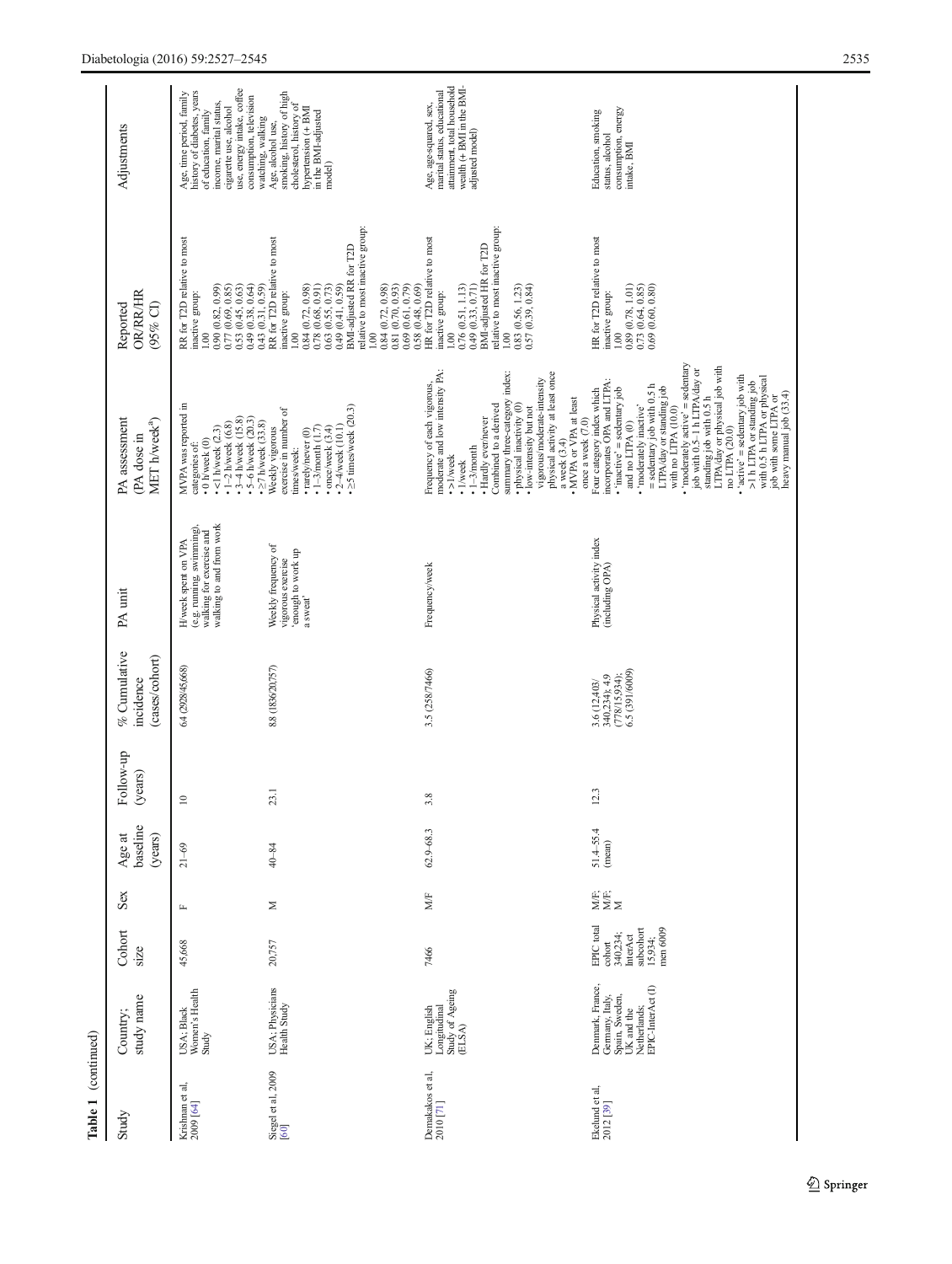| Table 1 (continued)              |                                                                                                           |                                                                                                |              |                               |                      |                                                              |                                                                     |                                                                                                                                                                                                                                                                                                                                                                                                                                                                                                                     |                                                                                                                                                                                                                                                                                              |                                                                                                                                                                                                                                                                                                                        |
|----------------------------------|-----------------------------------------------------------------------------------------------------------|------------------------------------------------------------------------------------------------|--------------|-------------------------------|----------------------|--------------------------------------------------------------|---------------------------------------------------------------------|---------------------------------------------------------------------------------------------------------------------------------------------------------------------------------------------------------------------------------------------------------------------------------------------------------------------------------------------------------------------------------------------------------------------------------------------------------------------------------------------------------------------|----------------------------------------------------------------------------------------------------------------------------------------------------------------------------------------------------------------------------------------------------------------------------------------------|------------------------------------------------------------------------------------------------------------------------------------------------------------------------------------------------------------------------------------------------------------------------------------------------------------------------|
| Study                            | study name<br>Country;                                                                                    | Cohort<br>size                                                                                 | Sex          | baseline<br>(years)<br>Age at | Follow-up<br>(years) | % Cumulative<br>(cases/cohort)<br>incidence                  | PA unit                                                             | PA assessment<br>MET h/week <sup>a</sup> )<br>(PA dose in                                                                                                                                                                                                                                                                                                                                                                                                                                                           | <b>OR/RR/HR</b><br>(95% CI)<br>Reported                                                                                                                                                                                                                                                      | Adjustments                                                                                                                                                                                                                                                                                                            |
| Ekelund et al, $2012\ [39]$      | EPIC-InterAct (II)<br>Denmark, France,<br>Germany, Italy,<br>Spain, Sweden,<br>Netherlands;<br>UK and the | EPIC total<br>subcohort<br>340,234;<br>InterAct<br>15,934;<br>women<br>$\text{cohort}$<br>9925 | yë;<br>Xe;   | $51.4 - 55.4$<br>(mean)       | Ξ.                   | 340,234);<br>4.9(778/15,934);<br>3.6 (12,403/<br>4(397/9925) | Physical activity index<br>(including OPA)                          | • 'active' = sedentary job with $>1$ h LTPA or standing job<br>with 0.5 h LTPA or physical<br>Four category index which<br>incorporates OPA and LTPA:<br>sedentary job with 0.5-1 h<br>LTPA/day or standing job<br>LTPA/day or standing job<br>$\bullet$ 'inactive' = sedentary job<br>sedentary job with 0.5 h<br>with 0.5 h LTPA/day or<br>$\bullet$ 'moderately inactive' =<br>job with some LTPA or<br>'moderately active' =<br>with no LTPA (10.0)<br>physical job with no<br>and no LTPA $(0)$<br>LTPA (20.0) | HR for T2D relative to most<br>inactive group:<br>$\begin{array}{c} 0.93\ (0.89,\,0.98) \\ 0.89\ (0.78,\,1.01) \\ 0.79\ (0.68,\,0.91) \end{array}$<br>1.00                                                                                                                                   | consumption, energy<br>Education, smoking<br>status, alcohol<br>intake, BMI                                                                                                                                                                                                                                            |
| Grøntved et al,<br>2012 [61]     | Follow-up Study<br>USA; Health<br>Professionals                                                           | 32,002                                                                                         | Σ            | 44-79                         | $\overline{18}$      | 7.1 (2278/32,002)                                            | Aerobic exercise<br>min/week                                        | participants grouped into four<br>exercise of at least moderate<br>Total time spent on aerobic<br>heavy manual job (33.4)<br>intensity (> METs);<br>$\cdot$ 60-149 min (7.3)<br>$\cdot$ $\geq$ 150 min (27.0)<br>$\cdot$ 1-59 min (2.0)<br>categories:<br>$\cdot$ none $(0)$                                                                                                                                                                                                                                        | relative to most inactive group:<br>RR for T2D relative to most<br>BMI-adjusted RR for T2D<br>0.61 (0.60, 0.80)<br>0.93 (0.81, 1.06)<br>$\begin{array}{c} 1.00\ (0.88,\ 1.15)\\ 0.80\ (0.69,\ 0.92) \end{array}$<br>0.55(0.42, 0.55)<br>0.61 (0.53, 0.70)<br>inactive group:<br>1.00<br>1.00 | at least moderate intensity,<br>saturated fat ratio, cereal<br>glycaemic load, weight,<br>IV viewing (+ BMI in<br>Age, smoking, alcohol<br>fibre, wholegrain, and<br>polyunsaturated fat to<br>total energy, trans fat,<br>consumption, coffee<br>physical activity of<br>intake, race, family<br>history of diabetes, |
| Lee et al. 2012<br>[67]          | Corporation Study<br>National Health<br>South Korea;<br>Insurance                                         | 675,496                                                                                        | Σ            | 39.4                          | 7.5                  | 7.9 (52,995/<br>675,496)                                     | Frequency and duration<br>of LTPA that 'causes<br>sweating'         | Physical activity volume was<br>$\cdot$ 'inactive' (0 min/week) (0)<br>calculated and participants<br>$\cdot$ 'low' (1-149 min/week)<br>min/week) (16.9)<br>• 'high' (≥300 min/week)<br>were classified into four<br>· 'medium' (150-299<br>categories:<br>(28.1)<br>(5.6)                                                                                                                                                                                                                                          | relative to most inactive group:<br>HR for T2D relative to most<br>BMI-adjusted HR for T2D<br>0.98 (0.96, 0.99)<br>$\begin{array}{c} 0.94 \ (0.91, \ 0.96) \\ 0.94 \ (0.91, \ 0.97) \end{array}$<br>0.95(0.93, 0.97)<br>0.90(0.87, 0.93)<br>inactive group:<br>1.00<br>1.00                  | the BMI-adjusted model)<br>glucose (+ BMI in the<br>hypertension, parental<br>BMI-adjusted model)<br>Age, smoking status,<br>diabetes, baseline<br>alcohol intake,                                                                                                                                                     |
| Steinbrecher<br>et al, 2012 [38] | USA; The<br>Multiethnic<br>Cohort (I)                                                                     | $35,976$<br>(men)                                                                              | Σ            | $45 - 75$                     | $\overline{4}$       | 12.6 (4527/35,927)                                           | H/week of strenuous<br>sport, vigorous work<br>or moderate activity | Physical activity frequency for<br>strenuous sport was collapsed<br>$\cdot$ 0.5-1 h/week (3.4)<br>into four categories:<br>$-2 - 3$ h/week $(11.3)$<br>$\cdot$ never $(0)$                                                                                                                                                                                                                                                                                                                                          | HR for T2D relative to most<br>0.94(0.87, 1.02)<br>$0.85\ (0.77,\ 0.94) \\ 0.80\ (0.72,\ 0.88)$<br>0.91(0.89, 0.94)<br>inactive group:<br>1.00                                                                                                                                               | Age, ethnicity, education,<br>BMI                                                                                                                                                                                                                                                                                      |
| et al, 2012 [38]<br>Steinbrecher | USA; The Multiethnic<br>Cohort (II)                                                                       | 38,937<br>(women)                                                                              | $\mathbf{L}$ | $45 - 75$                     | $\overline{4}$       | 10.4(4034)<br>38,937)                                        | H/week of strenuous<br>sport, vigorous work<br>or moderate activity | collapsed into four categories:<br>Physical activity frequency<br>for strenuous sport was<br>$\cdot$ 0.5-1 h/week (3.4)<br>• $2-3$ h/week (11.3)<br>• >4 h/week (20.3)<br>$\cdot$ >4 h/week (20.3)<br>$\cdot$ never $(0)$                                                                                                                                                                                                                                                                                           | HR for T2D relative to most<br>$\begin{array}{c} 0.85\ (0.75,\ 0.96) \\ 0.67\ (0.57,\ 0.79) \end{array}$<br>1.00(0.91, 1.09)<br>inactive group:<br>1.00                                                                                                                                      | Age, ethnicity, education,<br>BMI                                                                                                                                                                                                                                                                                      |

 $\underline{\textcircled{\tiny 2}}$  Springer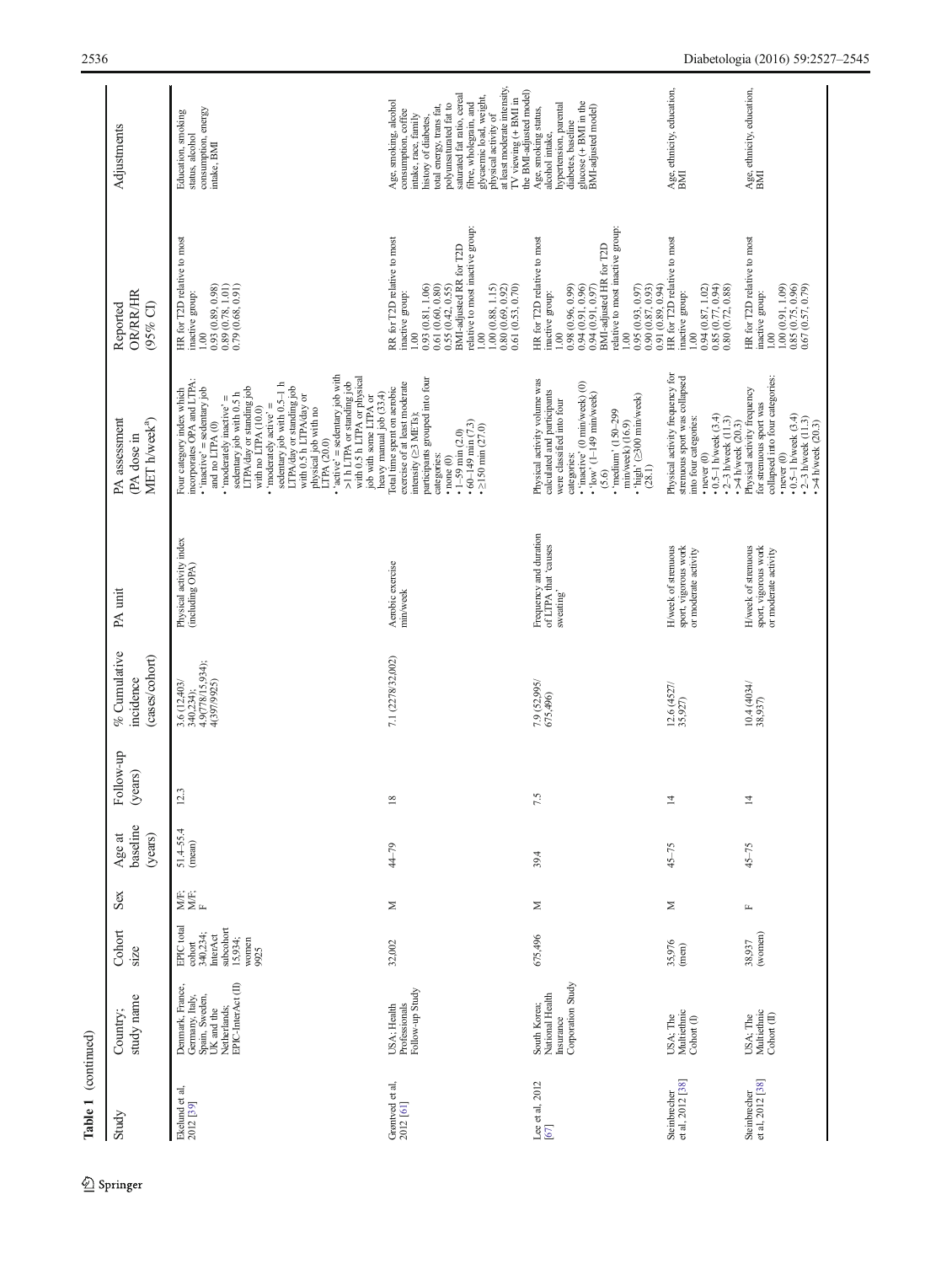| Table 1                      | (continued)                                                                                                                                               |                |              |                               |                     |                                            |                                                                                                                                                          |                                                                                                                                                                                                                                                                                                                                                                                                                                         |                                                                                                                                                                                                                                                                                                                                                                                                          |                                                                                                                                                                                                                                                                                                                                                                           |
|------------------------------|-----------------------------------------------------------------------------------------------------------------------------------------------------------|----------------|--------------|-------------------------------|---------------------|--------------------------------------------|----------------------------------------------------------------------------------------------------------------------------------------------------------|-----------------------------------------------------------------------------------------------------------------------------------------------------------------------------------------------------------------------------------------------------------------------------------------------------------------------------------------------------------------------------------------------------------------------------------------|----------------------------------------------------------------------------------------------------------------------------------------------------------------------------------------------------------------------------------------------------------------------------------------------------------------------------------------------------------------------------------------------------------|---------------------------------------------------------------------------------------------------------------------------------------------------------------------------------------------------------------------------------------------------------------------------------------------------------------------------------------------------------------------------|
| Study                        | study name<br>Country;                                                                                                                                    | Cohort<br>size | Sex          | baseline<br>Age at<br>(years) | Follow-up<br>years) | % Cumulative<br>cases/cohort)<br>incidence | PA unit                                                                                                                                                  | PA assessment<br>MET h/week <sup>a</sup> )<br>(PA dose in                                                                                                                                                                                                                                                                                                                                                                               | OR/RR/HR<br>(95% CI)<br>Reported                                                                                                                                                                                                                                                                                                                                                                         | Adjustments                                                                                                                                                                                                                                                                                                                                                               |
| Shi et al, 2013<br>[51]      | China; Shanghai<br>Men's Health<br>Study <sup>d</sup>                                                                                                     | 51,464         | Z            | 54.1                          | 4<br>5              | 2.5 (1304/51,464)                          | Appraisal of LTPA, DPA<br>LTPA $\geq$ 1/week over the preceding 5 years<br>indicate whether they<br>had undertaken any<br>Participants had to<br>and CPA | LTPA volume was reported<br>as four categories of MET<br>• $\frac{\log (12)(4.2)}{\log (1.2-3)(14.7)}$<br>$\cdot$ high $(25)(27.3)$<br>h/week/year<br>$\cdot$ none $(0)$                                                                                                                                                                                                                                                                | relative to most inactive group:<br>HR for T2D relative to most<br>BMI-adjusted HR for T2D<br>$\begin{array}{c} 0.79 \ (0.65, \ 0.96) \\ 0.87 \ (0.72, \ 1.04) \end{array}$<br>0.89(0.74, 1.07)<br>0.80(0.65, 0.97)<br>0.87(0.75, 1.07)<br>inactive group:<br>1.00<br>1.00                                                                                                                               | level, occupation, income<br>family history of diabetes<br>consumption, education<br>further adjusted model)<br>$(+$ BMI and WHR in<br>Age, energy intake,<br>smoking, alcohol<br>level, hypertension,                                                                                                                                                                    |
| Fan et al, 2014<br>[59]      | Epidemiology<br>(China MUCA)<br>Cardiovascular<br>Cardiovascular<br>Collaborative<br>China; China<br>Health Study<br>Multicenter<br>and China<br>Study of | 6348           | MÆ           | 49.2                          | ٥                   | 7.5 (478/6348)                             | energy expenditure (80)<br>Physical activity level<br>$(PAL)$ = method to<br>estimate total daily                                                        | and periods of reclining during<br>activity (e.g. yard work), light<br>$\cdot$ low active (PAL 1.40-1.59)<br>$\bullet$ sedentary (PAL 1.00-1.39)<br>sedentary activity (e.g. TV)<br>activity (e.g. office work),<br>• very active (PAL >1.89)<br>• active (PAL 1.60-1.89)<br>the previous 12 months<br>Average h/day spent in<br>vigorous activity (e.g.<br>Four PAL categories:<br>jogging), moderate<br>(173.0)<br>(136.2)<br>(202.9) | relative to most inactive group:<br>HR for T2D relative to most<br>BMI-adjusted HR for T2D<br>$\begin{array}{c} 0.63\ (0.47,\ 0.83) \\ 0.47\ (0.36,\ 0.61) \end{array}$<br>0.91 (0.76, 1.08)<br>0.92(0.69, 1.22)<br>0.70(0.52, 0.93)<br>0.82(0.62, 1.09)<br>0.55(0.42, 0.73)<br>inactive group:<br>1.00<br>00.1                                                                                          | level, cigarette smoking,<br>diabetes $(+$ BMI in the<br>alcohol consumption,<br>BMI adjusted model)<br>Age, sex, geographic<br>region, educational<br>family history of                                                                                                                                                                                                  |
| Grøntved et al, $2014$ [35]  | $(2000 - 2008)$ (I)<br>USA; Nurses<br>Health Study                                                                                                        | 51,642         | $\mathbf{L}$ | $53 - 81$                     | $\infty$            | 4.2 (2158/51,642)                          | MVPA min/week                                                                                                                                            | other vigorous exercise and stair<br>and categorised into quintiles<br>bicycling, tennis, swimming,<br>walking, jogging, running,<br>MVPA defined as brisk<br>other aerobic exercise,<br>climbing (>3 METs)<br>according to average<br>$.60 - 150(7.9)$<br>$\cdot$ 1-29 (1.1)<br>$\cdot$ 30-59 (3.4)<br>min/week:<br>$\cdot$ none $(0)$<br>(238.6)                                                                                      | relative to most inactive group:<br>RR for T2D relative to most<br>BMI-adjusted RR for T2D<br>0.76(0.66, 0.88)<br>0.84(0.73, 0.97)<br>$\begin{array}{c} 0.94 \ (0.81, 1.09) \\ 0.88 \ (0.76, 1.02) \end{array}$<br>0.85 (0.74, 0.96)<br>0.68(0.60, 0.77)<br>0.48(0.42, 0.54)<br>inactive group:<br>$\approx$<br>1.00                                                                                     | calorie intake, saturated to<br>menopausal status, family<br>wholegrains, glycaemic<br>load (+ BMI in the BMI-<br>polyunsaturated fat ratio,<br>history of diabetes, total<br>training, coffee intake,<br>Race, alcohol, weight<br>trans fat, cereal fibre,<br>hormone use, oral<br>contraceptive use,<br>postmenopausal<br>smoking,                                      |
| Grøntved et al,<br>2014 [35] | $(2001 - 2009)$ (II)<br>USA; Nurses'<br>Health Study II                                                                                                   | 47,674         | $\mathbb{L}$ | $36 - 55$                     | $^{\circ}$          | 2.8 (1333/47,674)                          | MVPA min/week                                                                                                                                            | quintiles according to average<br>bicycling, tennis, swimming,<br>METs) and categorised into<br>walking, jogging, running,<br>other vigorous exercise,<br>MVPA defined as brisk<br>other aerobic exercise,<br>and stair climbing $(>3$<br>$\cdot$ >150 (14.6)<br>$-30 - 59(3.4)$<br>$.60 - 50(7.9)$<br>>150(14.6)<br>$\cdot$ 1-29 (1.1)<br>min/week:<br>$\cdot$ none $(0)$                                                              | relative to most inactive group:<br>RR for T2D relative to most<br>BMI-adjusted RR for T2D<br>$\begin{array}{c} 0.80\ (0.67, \, 0.95)\\ 0.68\ (0.57, \, 0.82)\\ 0.63\ (0.54, \, 0.74) \end{array}$<br>$\begin{array}{c} 0.83\ (0.69,\,1.00)\\ 0.86\ (0.73,\,1.01)\\ 0.70\ (0.59,\,0.83) \end{array}$<br>0.94(0.79, 1.13)<br>0.66(0.58, 0.75)<br>0.42(0.36, 0.50)<br>inactive group:<br>00.1<br>$\approx$ | training, coffee, smoking,<br>Race, alcohol, weight<br>diabetes, total calorie<br>ratio, trans fat, cereal<br>glycaemic load<br>$(+$ BMI in the BMI-<br>intake, saturated to<br>polyunsaturated fat<br>fibre, wholegrains,<br>menopausal status,<br>hormone use, oral<br>contraceptive use,<br>family history of<br>post-menopausal<br>adjusted model)<br>adjusted model) |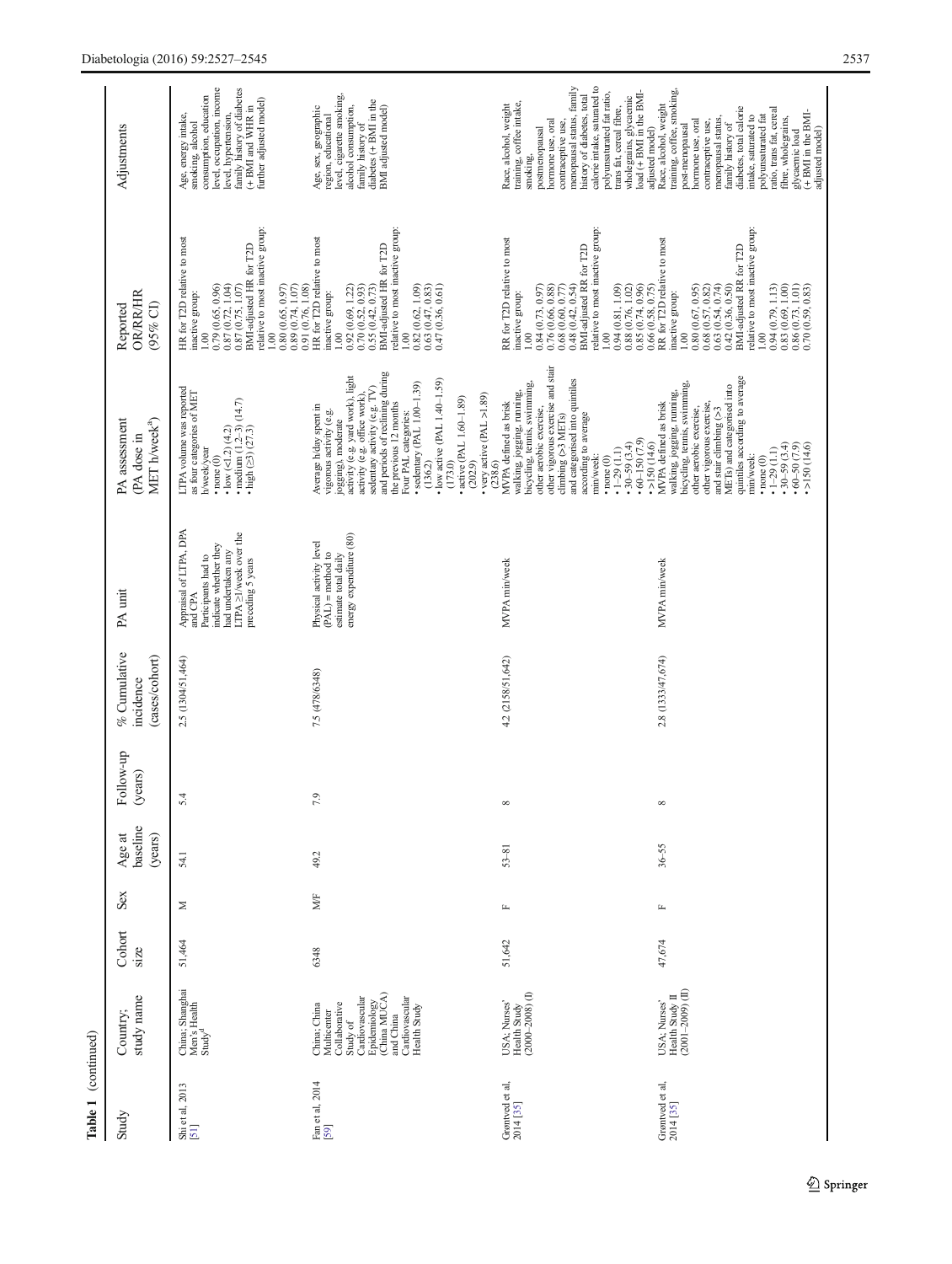| study name<br>and Up study<br>Australia; 45<br>Country;<br>Ding et al, 2015<br>[42]<br>Study                                                                        | Cohort<br>54,997<br>size | Sex<br>MF |                               |                      |                                             | PA unit                                                                                                                         |                                                                                                             |                                                                                                                                                                                                                                                                                                                                                                                                                                                                                                                                                                                                  |                                                                                                                                                                                                                          |
|---------------------------------------------------------------------------------------------------------------------------------------------------------------------|--------------------------|-----------|-------------------------------|----------------------|---------------------------------------------|---------------------------------------------------------------------------------------------------------------------------------|-------------------------------------------------------------------------------------------------------------|--------------------------------------------------------------------------------------------------------------------------------------------------------------------------------------------------------------------------------------------------------------------------------------------------------------------------------------------------------------------------------------------------------------------------------------------------------------------------------------------------------------------------------------------------------------------------------------------------|--------------------------------------------------------------------------------------------------------------------------------------------------------------------------------------------------------------------------|
|                                                                                                                                                                     |                          |           | baseline<br>Age at<br>(years) | Follow-up<br>(years) | % Cumulative<br>(cases/cohort)<br>incidence |                                                                                                                                 | PA assessment<br>MET h/week <sup>a</sup> )<br>(PA dose in                                                   | OR/RR/HR<br>$(95%$ CI)<br>Reported                                                                                                                                                                                                                                                                                                                                                                                                                                                                                                                                                               | Adjustments                                                                                                                                                                                                              |
|                                                                                                                                                                     |                          |           | St<br>V                       | $\frac{3}{4}$        | 1.6 (888/54,997)                            | two), in the previous week<br>PA calculated as the sum<br>of time spent in walking,<br>(weighted by a factor of<br>MVPA and VPA | Total min MVPA/week:<br>$\cdot$ 150 $-$ 300 min (16.9)<br>$\geq 300$ min $(28.1)$<br>$\cdot$ <150 min (5.6) | OR for T2D relative to most<br>$\begin{array}{c} 1.00 \\ 0.72 \ (0.56, \ 0.94) \\ 0.71 \ (0.85, \ 0.97) \end{array}$<br>inactive group:                                                                                                                                                                                                                                                                                                                                                                                                                                                          | sleep, fruit and vegetable<br>nealth status, BP, blood<br>neart disease, smoking,<br>family history of T2D/<br>Age, sex, BMI, SES,<br>ntake, psychological<br>alcohol, sitting time,<br>cholesterol, weight,<br>distress |
| This is an abridged version of ESM Table 4, which includes details of the method of PA assessment and additional comments<br>the MMET h/week calculations (see ESM) |                          |           |                               |                      |                                             |                                                                                                                                 |                                                                                                             | <sup>a</sup> Doses were assigned from descriptions identified within the individual studies or from correspondence with study authors. Full details of MET h dose assignment are listed in ESM Table 2, together with                                                                                                                                                                                                                                                                                                                                                                            |                                                                                                                                                                                                                          |
| <sup>b</sup> Studies updated with further follow-up data obtained from the authors                                                                                  |                          |           |                               |                      |                                             |                                                                                                                                 |                                                                                                             |                                                                                                                                                                                                                                                                                                                                                                                                                                                                                                                                                                                                  |                                                                                                                                                                                                                          |
| <sup>c</sup> Total cohort                                                                                                                                           |                          |           |                               |                      |                                             |                                                                                                                                 |                                                                                                             |                                                                                                                                                                                                                                                                                                                                                                                                                                                                                                                                                                                                  |                                                                                                                                                                                                                          |
| <sup>d</sup> Studies included in the sensitivity analysis using variance-weighted least squares regression analysis                                                 |                          |           |                               |                      |                                             |                                                                                                                                 |                                                                                                             |                                                                                                                                                                                                                                                                                                                                                                                                                                                                                                                                                                                                  |                                                                                                                                                                                                                          |
| $(J)/(II)$ indicate subcohorts with independently reported risk estimates for T2D within the same publication                                                       |                          |           |                               |                      |                                             |                                                                                                                                 |                                                                                                             |                                                                                                                                                                                                                                                                                                                                                                                                                                                                                                                                                                                                  |                                                                                                                                                                                                                          |
| Region of Augsburg Cohort Study; NHS, Nurses' Health Study;                                                                                                         |                          |           |                               |                      |                                             | OPA, occupational physical activity; SES, socioeconomic status                                                                  |                                                                                                             | CCCC: Chin-Shan community cardiovascular cohort study; China MCCA: China Multicenter Collaborative Study of Cardiovascular Epidemiology; CPA, commuting physical activity; CVD, cardio-<br>InterAct; F, Female; FPG, fasting plasma glucose; M, Male; MEC, Multiethnic cohort; MONICA/KORA: Monitoring Trends and Determinants on Cardiovascular Diseases/Cooperative Research in the<br>vascular disease; DPA: daily living physical activity; EE, energy expenditure; ELSA: English longitudinal study of ageing; EPIC-InterAct: European Prospective Investigation into Cancer and Nutrition- |                                                                                                                                                                                                                          |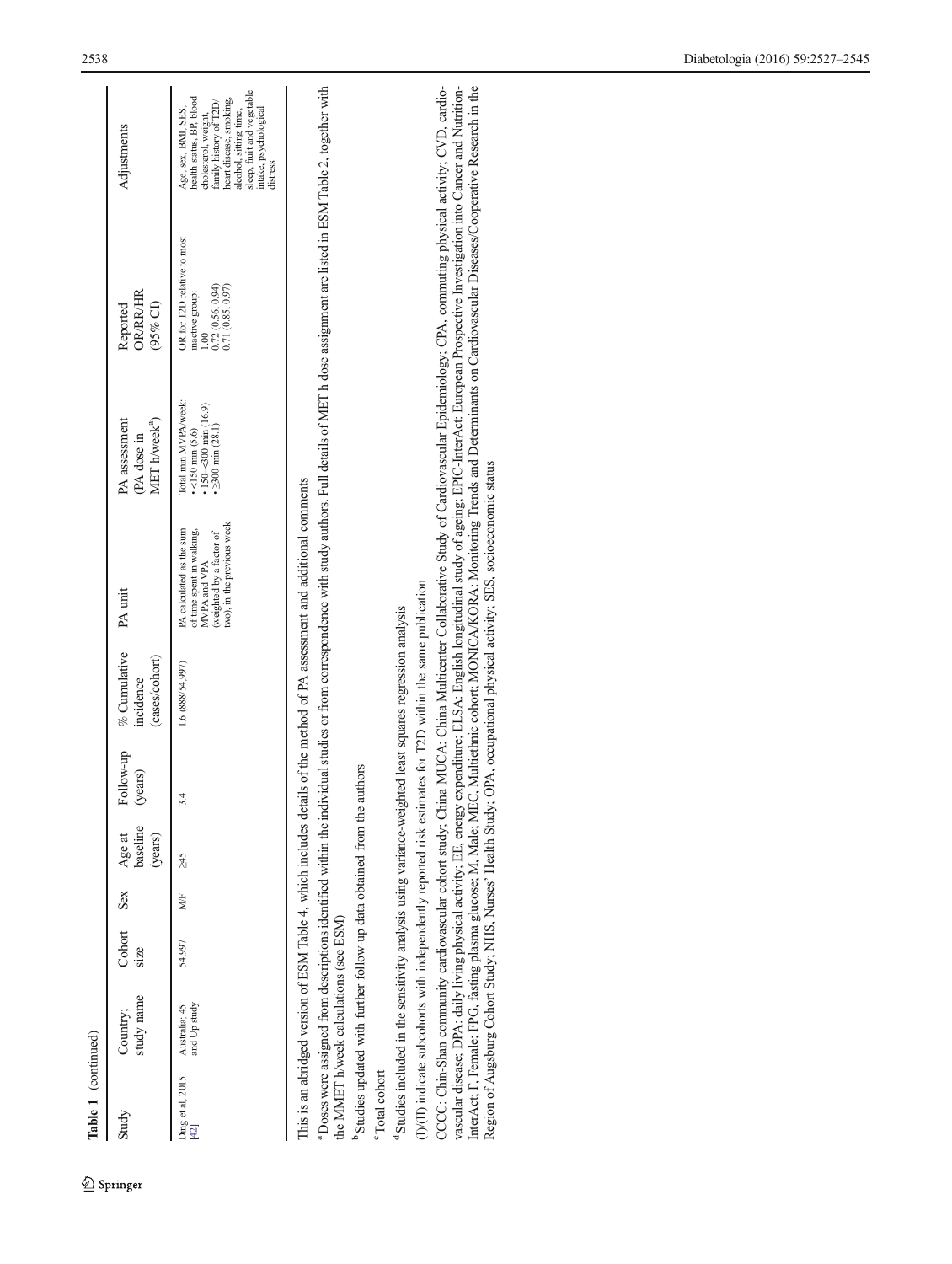<span id="page-12-0"></span>Fig. 1 Forest plot of the studyspecific RRs for type 2 diabetes for every 10 MET h/week exposure of PA, sorted by PA domain and publication year. Study-specific estimates obtained by a generalised least squares regression assuming a linear relationship of the RR to the referent in a random-effects model. Referents for PA were the individuals reporting no or lowest level of PA within the specific study. (I)/(II) indicate subcohorts with independently reported risk estimates for type 2 diabetes. The black midline indicates the line of no effect. The diamond indicates the pooled (subgroup) estimate. Grey boxes are relative to study size and the black vertical lines indicate 95% CIs around the effect size estimate



11.25 MET h/week in this more inclusive model (ESM Table 3 and ESM Fig. 4).

# **Discussion**

Our results from a comprehensive literature search identifying relevant longitudinal studies indicate an inverse association between PA and incidence of type 2 diabetes, which was consistently observed across the identified cohorts. Using the restricted cubic splines model, accumulating an activity volume which is commensurate with adherence to the current public health recommendations of 150 min of MVPA per week compared with sedentary individuals was associated with a reduction in the risk of type 2 diabetes by 26% (95% CI 20%, 31%) in the general population.

Our results suggest that the benefits of higher activity levels extend considerably beyond the minimum recommendations. Using the restricted cubic spline model we found that a doubling of activity volume from 11.25 MET h/week to 22.5 MET h/week would further reduce the risk of type 2 diabetes by 10% to a total risk reduction of 36% compared with being inactive. For an intensity of 4.5 MET, our results were very similar under the MMET analysis. However, a greater benefit would be gained from using MMETs for more intensive activity, whereas less intensive activity would gain smaller benefits.

Central to any dose–response analysis for assessing PA in relation to health is the issue of uncertainty in the way by which PA was assessed in free-living individuals. Self-reported PA generally correlates significantly but weakly with objective methods of PA ascertainment, with approximately 10% shared variance [[60](#page-17-0)]. A further crucial issue which may have affected our findings is the substantial heterogeneity in the measurement and reporting of PA behaviour, resulting from questionnaires ascertaining different domains, timeframes and/or units of PA. Methods of outcome assessment were also not consistent across the identified cohorts and it is possible that diagnostic bias may have distorted the results of some of the studies because of differences in diabetes detection accuracy.

When interpreting the findings, the fact that most studies were primarily conducted in samples of well-educated white populations in high-income countries must be taken into account. In the context of type 2 diabetes, earlier studies have found that dose–response curves may be different for Asian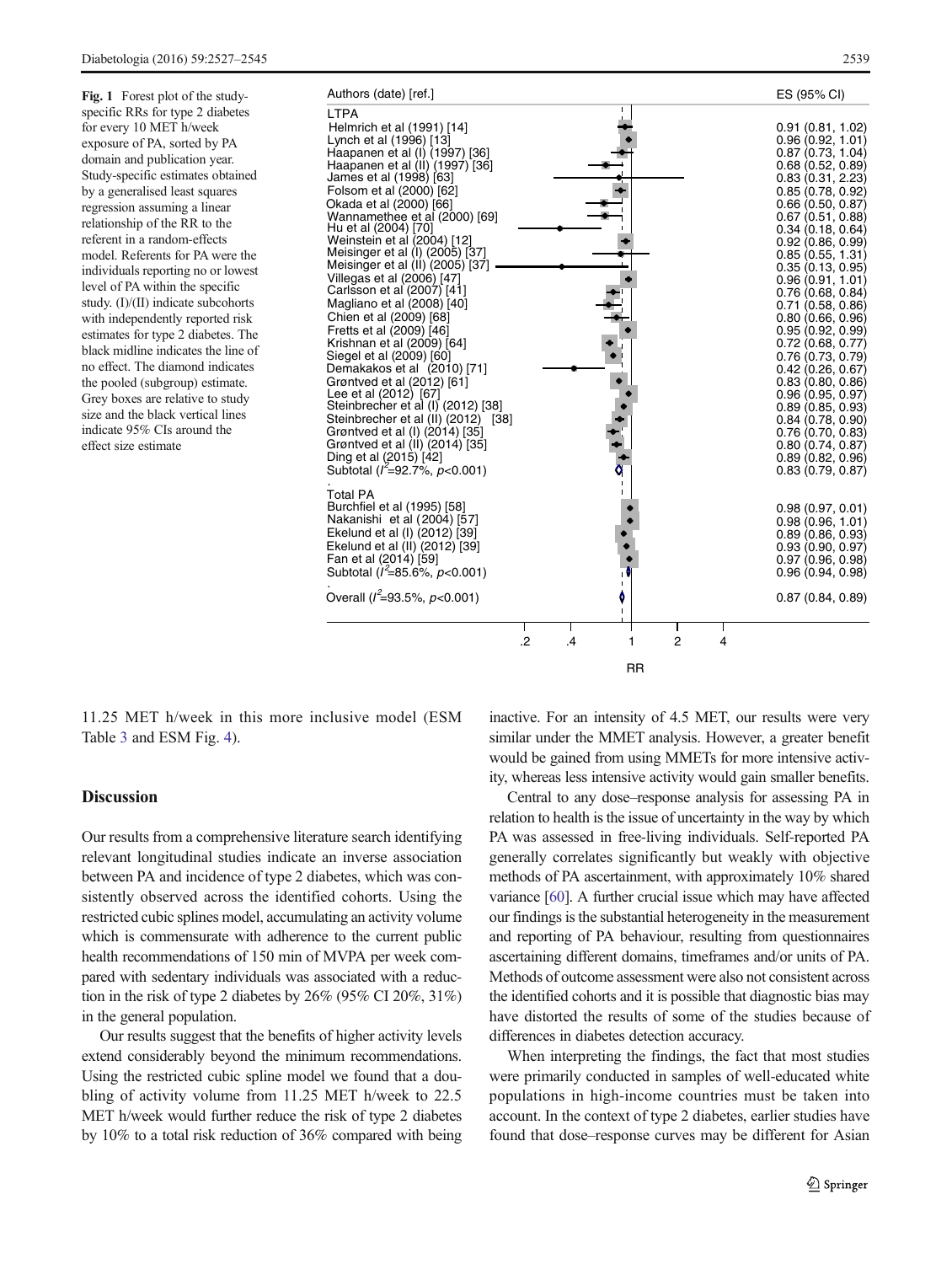| Characteristic           | RR per 10 MET h/week | 95% CI     | $I^2\left(\% \right)$ | $p_{\text{Het}}$ | Independent<br>observations $(n)$ | Incident cases of<br>type 2 diabetes |
|--------------------------|----------------------|------------|-----------------------|------------------|-----------------------------------|--------------------------------------|
| Degree of adjustment     |                      |            |                       |                  |                                   |                                      |
| Overall pooled estimates | 0.87                 | 0.84, 0.89 | 93.5                  | < 0.001          | 32                                | 84,144                               |
| <b>BMI</b> unadjusted    | 0.81                 | 0.77, 0.84 | 96.8                  | < 0.001          | 21                                | 70,251                               |
| <b>BMI</b> adjusted      | 0.87                 | 0.84, 0.90 | 92.6                  | < 0.001          | 27                                | 80,505                               |
| Sex                      |                      |            |                       |                  |                                   |                                      |
| $\mathbf M$              | 0.89                 | 0.86, 0.93 | 95.3                  | < 0.001          | 13                                | 11,282                               |
| F                        | 0.83                 | 0.77, 0.90 | 89.5                  | < 0.001          | 10                                | 16,317                               |
| M/F                      | 0.84                 | 0.78, 0.91 | 86.9                  | < 0.001          | 9                                 | 56,545                               |
| Follow up                |                      |            |                       |                  |                                   |                                      |
| $< 10$ years             | 0.92                 | 0.90, 0.95 | 86.1                  | < 0.001          | 16                                | 69,849                               |
| $>10$ years              | 0.84                 | 0.80, 0.89 | 90.6                  | < 0.001          | 16                                | 14,295                               |
| Location                 |                      |            |                       |                  |                                   |                                      |
| Europe                   | 0.83                 | 0.77, 0.89 | 80.6                  | < 0.001          | 11                                | 55,440                               |
| N America                | 0.85                 | 0.79, 0.91 | 96.6                  | < 0.001          | 13                                | 17,074                               |
| Asia                     | 0.97                 | 0.95, 0.98 | 65.2                  | 0.01             | 6                                 | 10,518                               |
| Australia                | 0.81                 | 0.65, 1.01 | 77.1                  | 0.04             | $\overline{2}$                    | 1112                                 |
| Study quality            |                      |            |                       |                  |                                   |                                      |
| High $(≥7 stars)$        | 0.93                 | 0.90, 0.95 | 82.0                  | < 0.001          | 17                                | 17,131                               |
| Medium to low            | 0.81                 | 0.75, 0.88 | 96.2                  | < 0.001          | 15                                | 67,013                               |
| BMI                      |                      |            |                       |                  |                                   |                                      |
| $<$ 30 kg/m <sup>2</sup> | 0.75                 | 0.65, 0.95 | 63.1                  | 0.01             | $\overline{4}$                    | 907                                  |
| $>$ 30 kg/m <sup>2</sup> | 0.88                 | 0.80, 0.96 | $0.00\,$              | < 0.001          | 3                                 | 1155                                 |
| PA intensity             |                      |            |                       |                  |                                   |                                      |
| VPA only                 | 0.44                 | 0.23, 0.84 | 0.00                  | 0.01             | $\overline{c}$                    | 118                                  |
| PA domain                |                      |            |                       |                  |                                   |                                      |
| <b>Total PA</b>          | 0.95                 | 0.93, 0.98 | 85.6                  | < 0.001          | 5                                 | $1825^a$                             |
| <b>LTPA</b>              | 0.83                 | 0.79, 0.87 | 92.7                  | < 0.001          | 27                                | 82,319                               |

<span id="page-13-0"></span>Table 2 Relative risk estimates for type 2 diabetes per 10 MET h/week of physical activity, stratified by study design and population characteristics

Pooled RRs based on 28 cohorts (32 independent observations) with a total population sample size of  $n = 1,261,991$  and a total of 84,134 incident cases of type 2 diabetes

MVPA is defined as an average intensity of 4.5 MET/h. VPA defined as an average intensity of 8 MET/h

<sup>a</sup> Total PA incident cases of T2D are  $n = 13,444$  if observations from the entire EPIC cohort [\[39](#page-17-0)] are included

Indians who may require more PA to be protected from their relatively higher susceptibility to develop type 2 diabetes [[72,](#page-18-0) [73\]](#page-18-0).

A potential strength of our present analyses is the expression of PA exposure dose in MMET h/week rather than just MET h/week. There is a fine distinction between these two measures; an individual expending 3 METs on a given activity is using double the activity-related energy above rest than an individual performing an activity at 2 METs. By setting the starting point of the PA volume at 0 MMET h/week, better mathematical properties (proportionality) of the exposure variable are taken into account, allowing different intensities of activity to be more fairly equated, both within and across individuals and populations. This calculation gives a relatively higher weighting to time spent in more vigorous activity compared with classic METs. This means that doing more

intensive activity would equate to a relatively larger dose in the MMET model than under the MET model. For example, 2.5 h/week of MVPA at 4.5 MET (equal to 11.25 MET h/ week) is volume equivalent to 1.41 h of 8 MET of intense activity, while 2.5 h/week of MVPA at 3.5 MMET (equal to 8.75 MMET h/week) is volume equivalent to 1.25 h of 7 MMET of intense activity. Results for MVPA were similar, but benefits were larger for more intense PA.

Most cohorts were not designed to specifically investigate PA and the resulting paucity of comprehensive data on all PA behaviours may have hindered our analysis. We used aggregated exposure measures across a range of reported activities from each study, which relied on the originally assigned intensity values for each activity by the primary study analysis alongside aggregated durations, however it is likely that more accurate MMET h estimates could be calculated with access to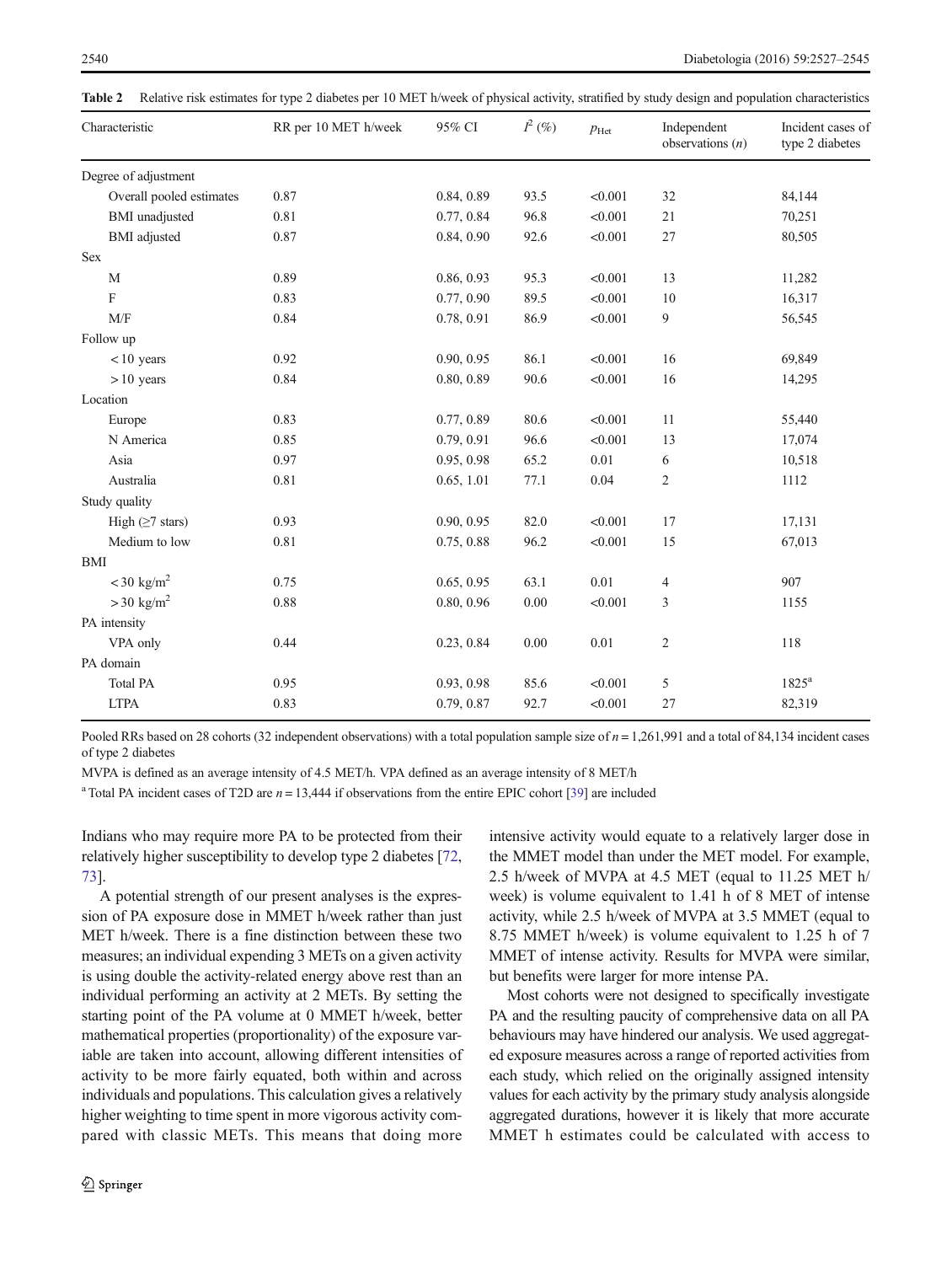<span id="page-14-0"></span>

Fig. 2 (a–d) Dose–response association between LTPA and incidence of type 2 diabetes modelled using restricted cubic splines and comparison of predicted RR point estimates for type 2 diabetes using different doseassignment assumptions. LTPA converted to MET h/week with results pooled in a two-stage random-effects model. RRs were derived from a common lowest PA category within each study. Listed exposure levels were chosen to represent meaningful and easy to interpret PA volumes equivalent to the following: 30 min of MVPA; 1 h MVPA; rounded value to allow for comparison with GLS PA exposure increment; 150 min PA/ current recommended guidelines; double the recommended guidelines

individual-level raw PA data. Nevertheless, expressing PA in marginal MET units is a promising method to account for activities of differing intensity and would be aided by better reporting of intensity and duration characteristics for each exposure group.

As a restricted cubic spline regression model was used to study the shape of the dose–response relationship, we were able to improve precision as to how the association between

and two high PA exposure levels investigating the risk reductions at the higher end of the LTPA spectrum. The bold lines indicate the pooled restricted cubic spline model and the black dashed line indicates the 95% CIs of the pooled curve. Duration assumption was necessary in nine out of 27 observations, applied as 45 min/session in scenarios (a) and (c), and 30 min/session in scenarios (b) and (d). Intensity assumption was necessary in 15 out of 27 observations, applied as low-intensity PA  $(LPA) = 3$  MET, MVPA = 4.5 MET and VPA = 8 MET in scenarios (a) and (b), and  $LPA = 2$  MET,  $MVPA = 3.5$  MET and  $VPA = 7$  MET in scenarios (c) and (d)

PA and incident type 2 diabetes varies at different exposure levels [\[49](#page-17-0)].

An earlier systematic review [[25\]](#page-16-0) also conducted dose– response meta-analyses for PA and type 2 diabetes. However, this review achieved far less data harmonisation than in our paper. Aune et al report results separately for MET h/week (five studies), hours per week (ten studies) and energy expenditure (four studies). They found a larger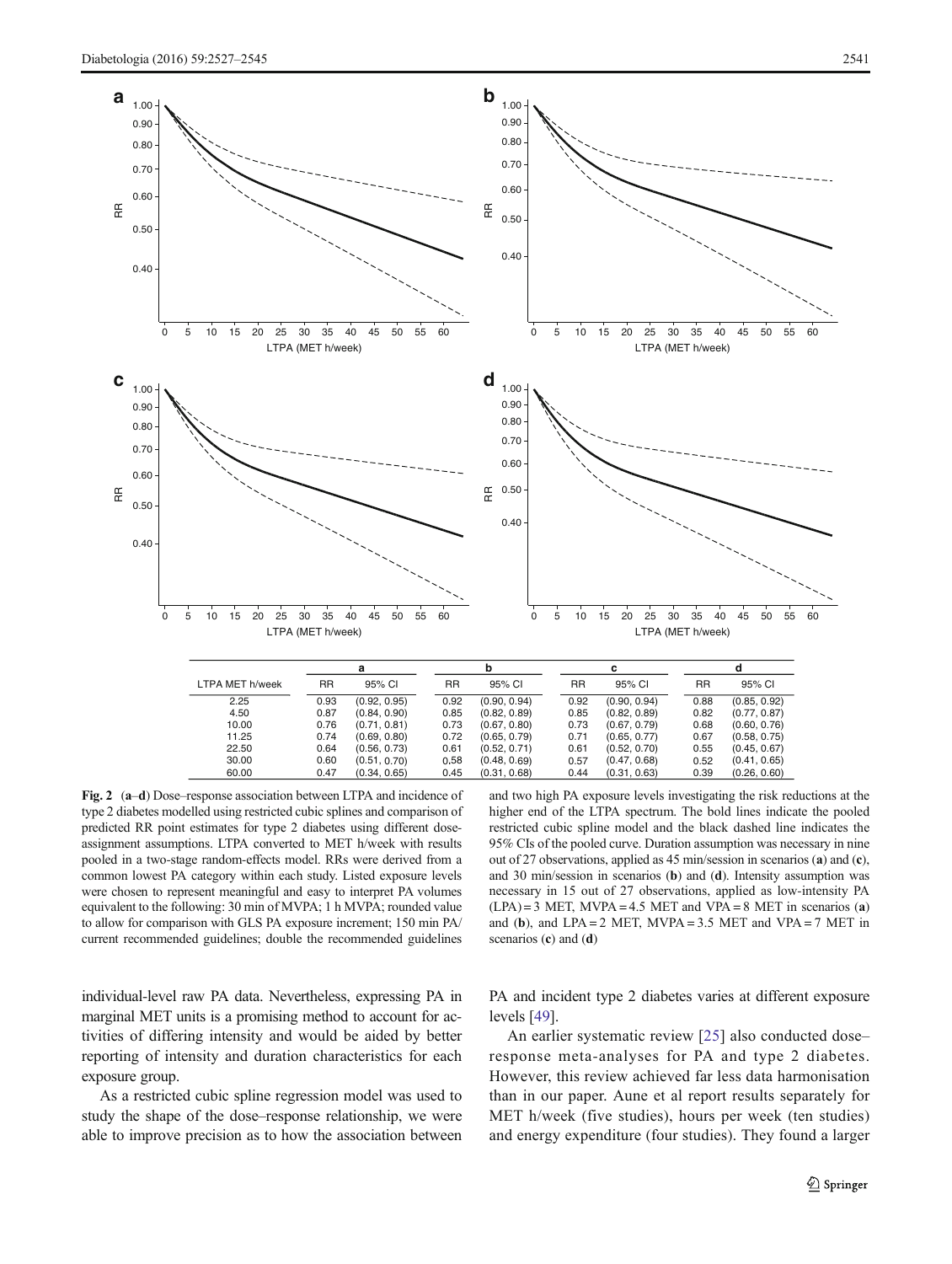benefit (based on an assumption of moderate intensity activity) and a more linear dose–response curve using the time-based measure compared with the MET h measure. Our results, which are derived from 23 studies, suggest considerably larger benefits for the same PA exposure level, e.g. RR of 0.65 vs RR of 0.76 at 20 MET h/week. Given that our more extensive approach to harmonisation requires more assumptions it is encouraging that our sensitivity analysis found relatively small differences in the size of the effects, and little difference in the shape of the dose– response curve.

Previous research into PA and other health outcomes has often provided evidence in favour of a strongly curvilinear dose–response relationship [\[20](#page-16-0)–[23](#page-16-0), [74](#page-18-0)]. This curvilinear association has been the basis for further health impact modelling studies [[75](#page-18-0)] and, as such is used to estimate how much gain there would be in population health from different PA interventions or scenarios. Uncertainty about the dose–response shape has been found to contribute substantially to uncertainty about the final results of partaking in PA for disease prevention. Our results indicate that for type 2 diabetes prevention, while probably curvilinear over a much wider exposure range, the relationship is much closer to linearity than that found previously for all-cause mortality or ischaemic heart disease [[21\]](#page-16-0). Our effect estimates are likely to be conservative, given the diluting impact that exposure measurement error stemming from a single self-report measure of activity will have on the observed associations. Even so, our results suggest a major potential for PA to slow down or reverse the global increase in type 2 diabetes prevalence and should prove useful for health impact modelling, which frequently forms part of the evidence base for policy decisions (e.g. WebTAG for transport [\[76\]](#page-18-0)).

Increasingly, PA research is incorporating the use of objective data, e.g. UK Biobank has recently collected accelerometry data in 100,000 individuals who are also followed up over time to link this data with health outcomes. However, before such studies accrue enough major clinical events to examine prospective relationships, self-report data may be calibrated against objective measures to enhance translation of findings based on self-report into public health action [\[77](#page-18-0)].

Given the non-linear nature of the dose–response curve between LTPA and type 2 diabetes, the effects of LTPA are likely to depend on the exposure to non-leisure activity. Our finding of a smaller effect for total PA is unexpected but was based on a much smaller evidence base and may reflect differences in measurement properties between domains. Assuming, however, that the non-linear relationship holds across all domains, the marginal effect of LTPA will be greater in a population that is less active in other domains and vice versa. One way to address this would be to conduct a metaanalysis of LTPA by level of non-leisure PA, e.g. occupational grouping.

The results from this dose–response meta-analysis provide evidence in support of the clinically meaningful role of PA in the primary prevention of type 2 diabetes in the general population. We highlight the necessity for progress in PA measurement and reporting of PA of different intensities and duration in cohort studies. Additionally, we recommend investigations to consider the dose–response relationship of PA and type 2 diabetes prevention in more ethnically diverse population groups.

Overall, we found the dose–response curve for PA and incident type 2 diabetes is curvilinear. Our study suggests that notable health benefits of PA can be realised even at relatively low levels of PA but also that considerable additional decreases in risk for type 2 diabetes are afforded when substantially exceeding the current PA guidelines.

Our meta-analysis supports the generally accepted notion of a graded association between PA and health maintenance [\[78](#page-18-0), [79\]](#page-18-0). It favours a 'some is good but more is better' guideline, in which specific targets are mainly used for a psychological effect. There is no clear cut-off at which benefits are not achieved and health protection increases at activity levels well beyond current recommendations. Enabling cultures and built environments to increase PA at the population-wide level may prevent substantial personal suffering and economic burden. Given the current obesity and diabetes epidemic, the utility of such a strategy may reach beyond any present-day approaches to improve population health.

Acknowledgements We thank the following authors and researchers for providing us with additional data: F. B. Hu and Y. Li (Harvard T. H. Chan School of Public Health, Boston, MA, USA), G. Maskarinec and Y. Morimoto (University of Hawaii, Honolulu, HI, USA), K. Ronkainen (University of Eastern Finland, Kuopio, Finland), R. Villegas (Vanderbilt University Medical Center and Vanderbilt-Ingram Cancer Center, Nashville, TN, USA) and A. Fretts (Department of Epidemiology, University of Washington, Seattle, WA, USA).

We also thank O. Olayinka (London School of Hygiene and Tropical Medicine, London, UK) and B. Reiss-Santos (Universidade Federal do Espírito Santo, Vitória, Brazil) for contributing to the literature appraisal for this review, and M. Ali (Icahn School of Medicine at Mount Sinai, New York City, NY, USA), U. Partap (Department of Medicine, University of Cambridge, Cambridge, UK) and T. H. Sa (School of Public Health, University of São Paulo, São Paulo, Brazil) for their comments on early versions of the manuscript. Further thanks go to K. Westgate (Medical Research Council [MRC] Epidemiology Unit, University of Cambridge, Cambridge, UK) for running independent analyses to verify certain assumptions, and to N. Pontikos (University College London [UCL] Genetics Institute, UCL, London, UK) for statistical software support.

We are also very grateful for the modelling advice received from N. Orsini (Department of Public Health Sciences, Karolinska Institutet, Stockholm, Sweden) and for the data visualisation app developed by A. Abbas (Centre for Diet and Activity Research [CEDAR], University of Cambridge, Cambridge, UK).

Funding This work was supported by the Centre for Diet and Activity Research (CEDAR), a UK Clinical Research Collaboration (UKCRC)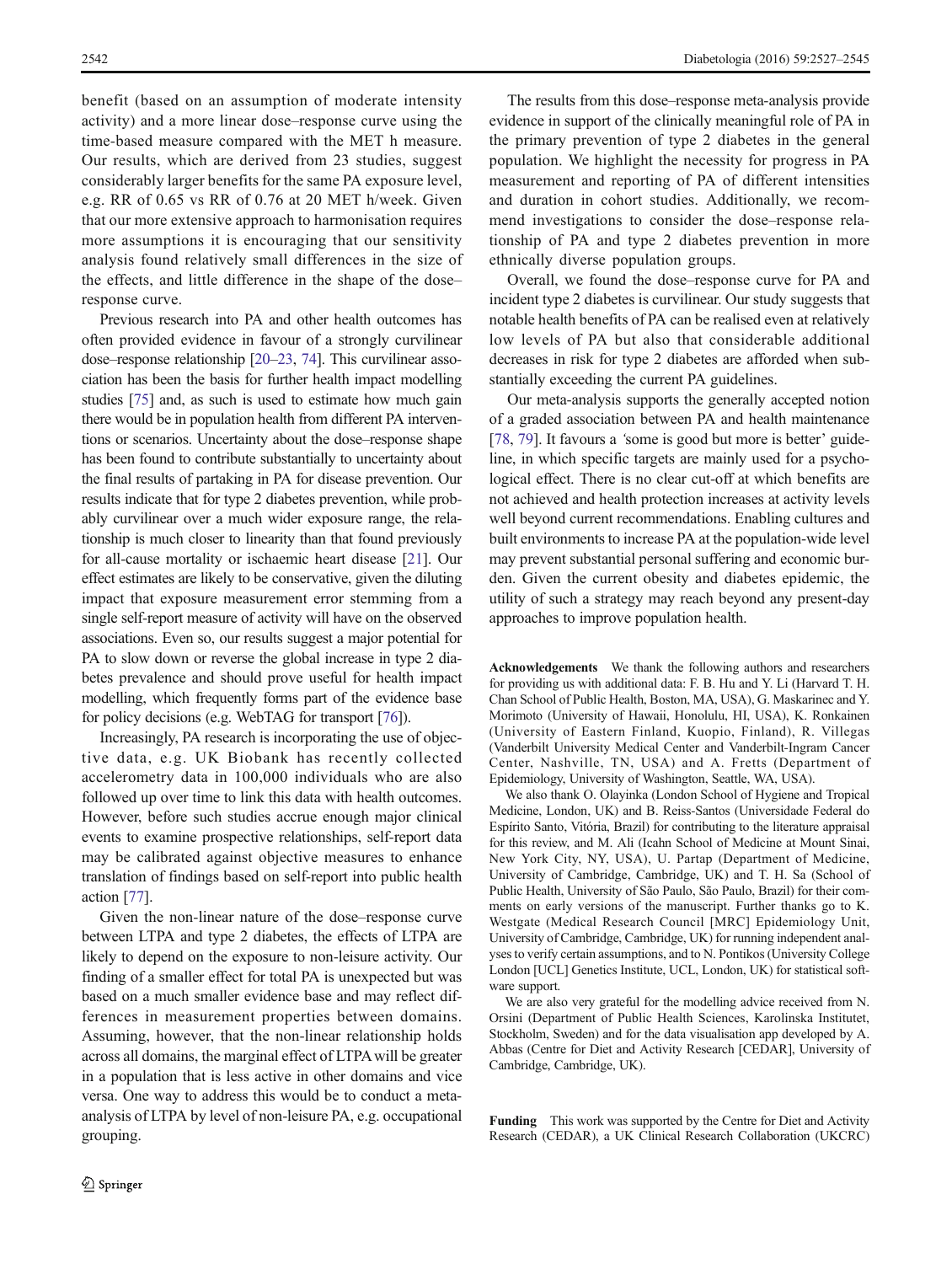<span id="page-16-0"></span>Public Health Research Centre of Excellence which is funded by the British Heart Foundation, Cancer Research UK, the Economic and Social Research Council, the Medical Research Council, the National Institute for Health Research, and the Wellcome Trust. ADS was partly supported by an MRC PhD studentship. JW is an MRC Population Health Scientist fellow. SB is supported by a program grant from the MRC (MC\_UU\_12015/3).

Access to research materials Information about how the data can be accessed is available from the corresponding author.

Duality of interest The authors declare that there is no duality of interest associated with this manuscript

Contribution statement JW and SB conceived this study. ADS and AC contributed to the design of the study. ADS conducted data collection. ADS and AC conducted the analysis. JW, SB, AC and ADS interpreted the results. ADS wrote the initial draft of the manuscript, with revisions by all authors. The final manuscript was approved by all authors. ADS, JWS and SB are the guarantors of this work.

Open Access This article is distributed under the terms of the Creative Commons Attribution 4.0 International License (http:// creativecommons.org/licenses/by/4.0/), which permits unrestricted use, distribution, and reproduction in any medium, provided you give appropriate credit to the original author(s) and the source, provide a link to the Creative Commons license, and indicate if changes were made.

### **References**

- 1. Lozano R, Naghavi M, Foreman K et al (2012) Global and regional mortality from 235 causes of death for 20 age groups in 1990 and 2010: a systematic analysis for the Global Burden of Disease Study 2010. Lancet 380:2095–2128
- 2. Roglic G, Unwin N (2010) Mortality attributable to diabetes: estimates for the year 2010. Diabetes Res Clin Pract 87:15–19
- 3. International Diabetes Federation (2015) IDF diabetes atlas, 7th edn. International Diabetes Federation, Brussels
- 4. Moore P (2000) Type 2 diabetes is a major drain on resources. BMJ 320:732
- 5. Hex N, Bartlett C, Wright D, Taylor M, Varley D (2012) Estimating the current and future costs of Type 1 and Type 2 diabetes in the UK, including direct health costs and indirect societal and productivity costs. Diabet Med 29:855–862
- 6. Pan XR, Li GW, Hu YH et al (1997) Effects of diet and exercise in preventing NIDDM in people with impaired glucose tolerance. The Da Qing IGT and Diabetes Study. Diabetes Care 20:537–544
- 7. Ramachandran A, Snehalatha C, Mary S, Mukesh B, Bhaskar AD, Vijay V (2006) The Indian Diabetes Prevention Programme shows that lifestyle modification and metformin prevent type 2 diabetes in Asian Indian subjects with impaired glucose tolerance (IDPP-1). Diabetologia 49:289–297
- 8. Laaksonen DE, Lindström J, Lakka TA et al (2005) Physical activity in the prevention of type 2 diabetes: the Finnish diabetes prevention study. Diabetes 54:158–165
- 9. Knowler WC, Barrett-Connor E, Fowler SE et al (2002) Reduction in the incidence of type 2 diabetes with lifestyle intervention or metformin. N Engl J Med 346:393–403
- 10. Manson JE, Nathan DM, Krolewski AS, Stampfer MJ, Willett WC, Hennekens CH (1992) A prospective study of exercise and incidence of diabetes among US male physicians. JAMA 268:63–67
- 11. Hu FB, Manson JE, Stampfer MJ et al (2001) Diet, lifestyle, and the risk of type 2 diabetes mellitus in women. N Engl J Med 345:790– 797
- 12. Weinstein AR, Sesso HD, Lee IM et al (2004) Relationship of physical activity vs body mass index with type 2 diabetes in women. JAMA 292:1188–1194
- 13. Lynch J, Helmrich SP, Lakka TA et al (1996) Moderately intense physical activities and high levels of cardiorespiratory fitness reduce the risk of non-insulin-dependent diabetes mellitus in middle-aged men. Arch Intern Med 156:1307–1314
- 14. Helmrich SP, Ragland DR, Leung RW, Paffenbarger RS (1991) Physical activity and reduced occurrence of non-insulindependent diabetes mellitus. N Engl J Med 325:147–152
- 15. Yates T, Khunti K, Bull F, Gorely T, Davies MJ (2007) The role of physical activity in the management of impaired glucose tolerance: a systematic review. Diabetologia 50:1116–1126
- 16. Garber CE, Blissmer B, Deschenes MR et al (2011) American College of Sports Medicine position stand. Quantity and quality of exercise for developing and maintaining cardiorespiratory, musculoskeletal, and neuromotor fitness in apparently healthy adults: guidance for prescribing exercise. Med Sci Sports Exerc 43:1334– 1359
- 17. Department of Health (2011) Start active, stay active a report on physical activity for health from the four home countries' Chief Medical Officers. Available from: [http://www.bhfactive.org.](http://www.bhfactive.org.uk/userfiles/Documents/startactivestayactive.pdf) [uk/userfiles/Documents/startactivestayactive.pdf](http://www.bhfactive.org.uk/userfiles/Documents/startactivestayactive.pdf). Accessed 22 Jan 2016
- 18. Hallal PC, Andersen LB, Bull FC, Guthold R, Haskell W, Ekelund U (2012) Global physical activity levels: surveillance progress, pitfalls, and prospects. Lancet 380:247–257
- 19. Hamer M, Stamatakis E, Steptoe A (2009) Dose-response relationship between physical activity and mental health: the Scottish Health Survey. Br J Sports Med 43:1111–1114
- 20. Kelly P, Kahlmeier S, Götschi T et al (2014) Systematic review and meta-analysis of reduction in all-cause mortality from walking and cycling and shape of dose response relationship. Int J Behav Nutr Phys Act 11:132
- 21. Sattelmair J, Pertman J, Ding EL, Kohl HW, Haskell W, Lee I-M (2011) Dose response between physical activity and risk of coronary heart disease: a meta-analysis. Circulation 124:789–795
- 22. Williams PT (2013) Dose-response relationship of physical activity to premature and total all-cause and cardiovascular disease mortality in walkers. PLoS One 8, e78777
- 23. Woodcock J, Franco OH, Orsini N, Roberts I (2011) Non-vigorous physical activity and all-cause mortality: systematic review and meta-analysis of cohort studies. Int J Epidemiol 40:121–138
- 24. Arem H, Moore SC, Patel A et al (2015) Leisure time physical activity and mortality: a detailed pooled analysis of the doseresponse relationship. JAMA Intern Med 175:959–967
- 25. Aune D, Norat T, Leitzmann M, Tonstad S, Vatten LJ (2015) Physical activity and the risk of type 2 diabetes: a systematic review and dose-response meta-analysis. Eur J Epidemiol 30:529–542
- 26. Jeon CY, Lokken RP, Hu FB, van Dam RM (2007) Physical activity of moderate intensity and risk of type 2 diabetes: a systematic review. Diabetes Care 30:744–752
- 27. Johnson M, Jones R, Freeman C et al (2013) Can diabetes prevention programmes be translated effectively into real-world settings and still deliver improved outcomes? A synthesis of evidence. Diabet Med 30:3–15
- 28. Colberg SR, Sigal RJ, Fernhall B et al (2010) Exercise and type 2 diabetes: The American College of Sports Medicine and the American Diabetes Association: joint position statement. Diabetes Care 33:2692–2696
- 29. Gill JMR, Cooper AR (2008) Physical activity and prevention of type 2 diabetes mellitus. Sports Med 38:807–824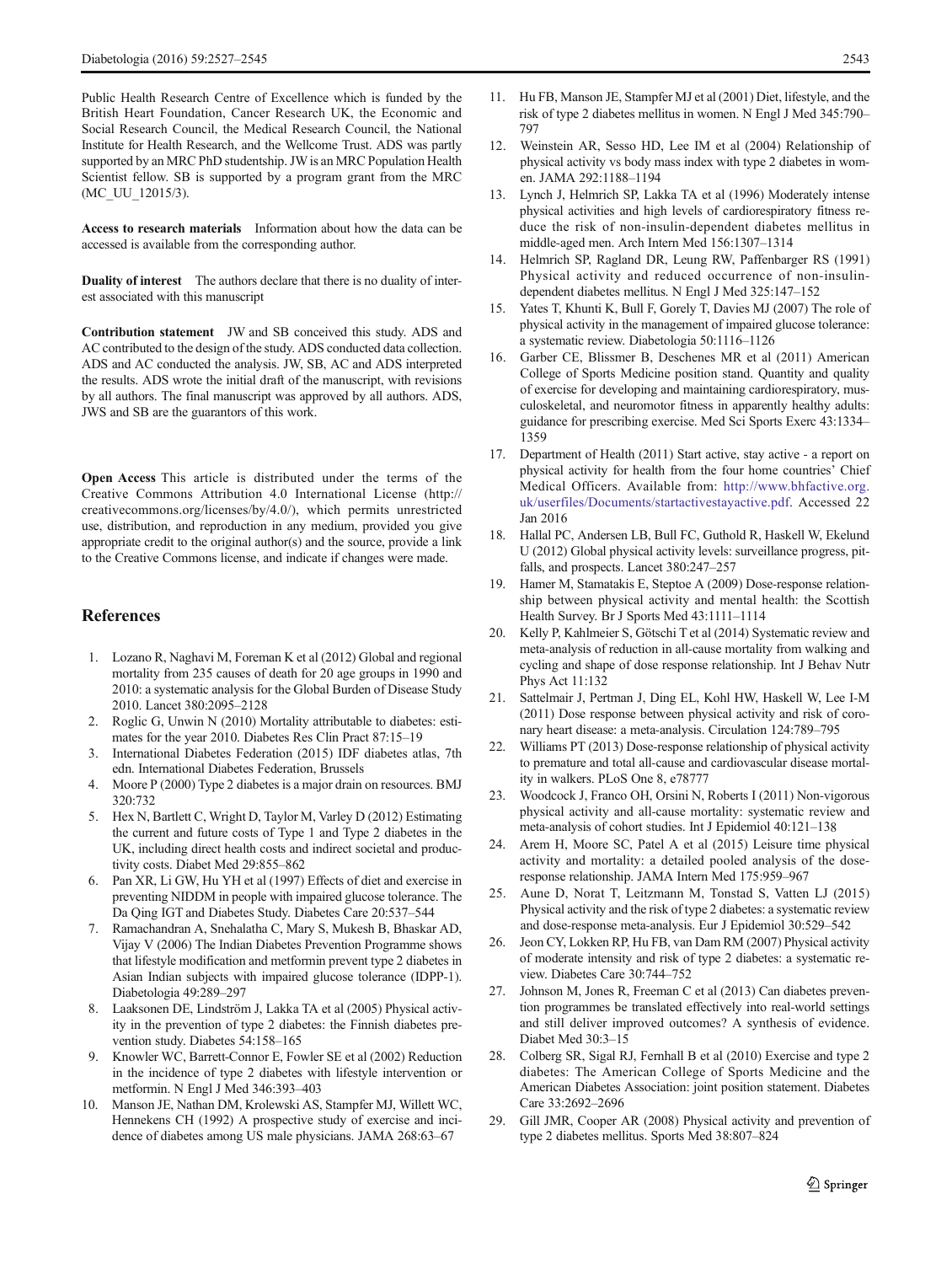- <span id="page-17-0"></span>30. Warburton DER, Nicol CW, Bredin SSD (2006) Health benefits of physical activity: the evidence. CMAJ 174:801–809
- 31. Venables MC, Jeukendrup AE (2009) Physical inactivity and obesity: links with insulin resistance and type 2 diabetes mellitus. Diabetes Metab Res Rev 25(Suppl 1):S18–S23
- 32. Reiner M, Niermann C, Jekauc D, Woll A (2013) Long-term health benefits of physical activity–a systematic review of longitudinal studies. BMC Public Health 13:813
- 33. Greenland S, Thomas DC, Morgenstern H (1986) The rare-disease assumption revisited. A critique of 'estimators of relative risk for case-control studies'. Am J Epidemiol 124:869–883
- 34. Ainsworth BE, Haskell WL, Herrmann SD et al (2011) Compendium of Physical Activities: a second update of codes and MET values. Med Sci Sports Exerc 43:1575–1581
- 35. Grøntved A, Pan A, Mekary RA et al (2014) Muscle-strengthening and conditioning activities and risk of type 2 diabetes: a prospective study in two cohorts of US women. PLoS Med Publ Libr Sci 11, e1001587
- 36. Haapanen N, Miilunpalo S, Vuori I, Oja P, Pasanen M (1997) Association of leisure time physical activity with the risk of coronary heart disease, hypertension and diabetes in middle-aged men and women. Int J Epidemiol 26:739–747
- 37. Meisinger C, Löwel H, Thorand B, Döring A (2005) Leisure time physical activity and the risk of type 2 diabetes in men and women from the general population. The MONICA/KORA Augsburg Cohort Study. Diabetologia 48:27–34
- 38. Steinbrecher A, Erber E, Grandinetti A, Nigg C, Kolonel LN, Maskarinec G (2012) Physical activity and risk of type 2 diabetes among Native Hawaiians, Japanese Americans, and Caucasians: the Multiethnic Cohort. J Phys Act Health 9:634–641
- Ekelund U, Palla L, Brage S et al (2012) Physical activity reduces the risk of incident type 2 diabetes in general and in abdominally lean and obese men and women: the EPIC-InterAct Study. Diabetologia 55:1944–1952
- 40. Magliano DJ, Barr ELM, Zimmet PZ et al (2008) Glucose indices, health behaviors, and incidence of diabetes in Australia: the Australian Diabetes, Obesity and Lifestyle Study. Diabetes Care 31:267–272
- 41. Carlsson S, Midthjell K, Tesfamarian MY, Grill V (2007) Age, overweight and physical inactivity increase the risk of latent autoimmune diabetes in adults: results from the Nord-Trøndelag health study. Diabetologia 5:55–58
- 42. Ding D, Chong S, Jalaludin B, Comino E, Bauman AE (2015) Risk factors of incident type 2-diabetes mellitus over a 3-year follow-up: results from a large Australian sample. Diabetes Res Clin Pract 108: 306–315
- 43. Hamling J, Lee P, Weitkunat R, Ambühl M (2008) Facilitating meta-analyses by deriving relative effect and precision estimates for alternative comparisons from a set of estimates presented by exposure level or disease category. Stat Med 27:954–970
- 44. Micha R, Wallace SK, Mozaffarian D (2010) Red and processed meat consumption and risk of incident coronary heart disease, stroke, and diabetes mellitus: a systematic review and meta-analysis. Circulation 121:2271–2283
- 45. FAO/WHO/UNU Expert Consultation (2011) Human energy requirements. Chapter 5: Energy requirements of adults. Available from: [www.fao.org/3/a-y5686e.pdf](http://www.fao.org/3/a-y5686e.pdf), Accessed 12 Nov 2015
- 46. Fretts AM, Howard BV, Kriska AM et al (2009) Physical activity and incident diabetes in American Indians: the Strong Heart Study. Am J Epidemiol 170:632–639
- 47. Villegas R, Shu X-O, Li H et al (2006) Physical activity and the incidence of type 2 diabetes in the Shanghai women's health study. Int J Epidemiol 35:1553–1562
- 48. Orsini N (2006) Generalized least squares for trend estimation of summarized dose–response data. Stata J 6:40–57
- 49. Bagnardi V, Zambon A, Quatto P, Corrao G (2004) Flexible metaregression functions for modeling aggregate dose-response data, with an application to alcohol and mortality. Am J Epidemiol 159: 1077–1086
- 50. DerSimonian R, Laird N (1986) Meta-analysis in clinical trials. Control Clin Trials 7:177–188
- 51. Shi L, Shu X-O, Li H et al (2013) Physical activity, smoking, and alcohol consumption in association with incidence of type 2 diabetes among middle-aged and elderly Chinese men. PLoS One 8, e77919
- 52. Hsia J, Wu L, Allen C et al (2005) Physical activity and diabetes risk in postmenopausal women. Am J Prev Med 28:19–25
- 53. Higgins JPT, Green S (eds) (2011) Cochrane handbook for systematic reviews of interventions 5.1.0 [updated March 2011]. The Cochrane Collaboration. Available from [www.Cochrane](http://www.cochrane-handbook.org/)[handbook.org.](http://www.cochrane-handbook.org/) Accessed 5 Oct 2015
- 54. Greenland S (1995) Dose-response and trend analysis in epidemiology: alternatives to categorical analysis. Epidemiology 6:356–365
- 55. Wu Y, Zhang D, Kang S (2013) Physical activity and risk of breast cancer: a meta-analysis of prospective studies. Breast Cancer Res Treat 137:869–882
- 56. Core Team R (2015) R: A language and environment for statistical computing. R Foundation for Statistical Computing, Vienna
- 57. Nakanishi N, Takatorige T, Suzuki K (2004) Daily life activity and risk of developing impaired fasting glucose or type 2 diabetes in middle-aged Japanese men. Diabetologia 47:1768–1775
- Burchfiel CM, Sharp DS et al (1995) Physical activity and incidence of diabetes: the Honolulu Heart Program. Am J Epidemiol 141:360–368
- 59. Fan S, Chen J, Huang J et al (2014) Physical activity level and incident type 2 diabetes among Chinese adults. Med Sci Sports Exerc 47:751–756
- 60. Siegel LC, Sesso HD, Bowman TS, Lee I-M, Manson JE, Gaziano JM (2009) Physical activity, body mass index, and diabetes risk in men: a prospective study. Am J Med 122:1115–1121
- 61. Grøntved A, Rimm EB, Willett WC, Andersen LB, Hu FB (2012) A prospective study of weight training and risk of type 2 diabetes mellitus in men. Arch Intern Med 172:1306–1312
- 62. Folsom AR, Kushi LH, Hong CP (2000) Physical activity and incident diabetes mellitus in postmenopausal women. Am J Public Health 90:134–138
- 63. James SA, Jamjoum L, Raghunathan TE, Strogatz DS, Furth ED, Khazanie PG (1998) Physical activity and NIDDM in African-Americans. The Pitt County Study. Diabetes Care 21:555-562
- 64. Krishnan S, Rosenberg L, Palmer JR (2009) Physical activity and television watching in relation to risk of type 2 diabetes: the Black Women's Health Study. Am J Epidemiol 169:428–434
- 65. Monterrosa AE, Haffner SM, Stern MP, Hazuda HP (1995) Sex difference in lifestyle factors predictive of diabetes in Mexican-Americans. Diabetes Care 18:448–456
- 66. Okada K, Hayashi T, Tsumura K, Suematsu C, Endo G, Fujii S (2000) Leisure-time physical activity at weekends and the risk of Type 2 diabetes mellitus in Japanese men: the Osaka Health Survey. Diabet Med 17:53–58
- 67. Lee D, Park I, Jun T-W et al (2012) Physical activity and body mass index and their associations with the development of type 2 diabetes in Korean men. Am J Epidemiol 176:43–51
- 68. Chien K-L, Chen M-F, Hsu H-C, Su T-C, Lee Y-T (2009) Sports activity and risk of type 2 diabetes in Chinese. Diabetes Res Clin Pract 84:311–318
- 69. Wannamethee SG, Shaper AG, Alberti KG (2000) Physical activity, metabolic factors, and the incidence of coronary heart disease and type 2 diabetes. Arch Intern Med 160:2108–2116
- 70. Hu G, Lindström J, Valle TT et al (2004) Physical activity, body mass index, and risk of type 2 diabetes in patients with normal or impaired glucose regulation. Arch Intern Med 164:892–896